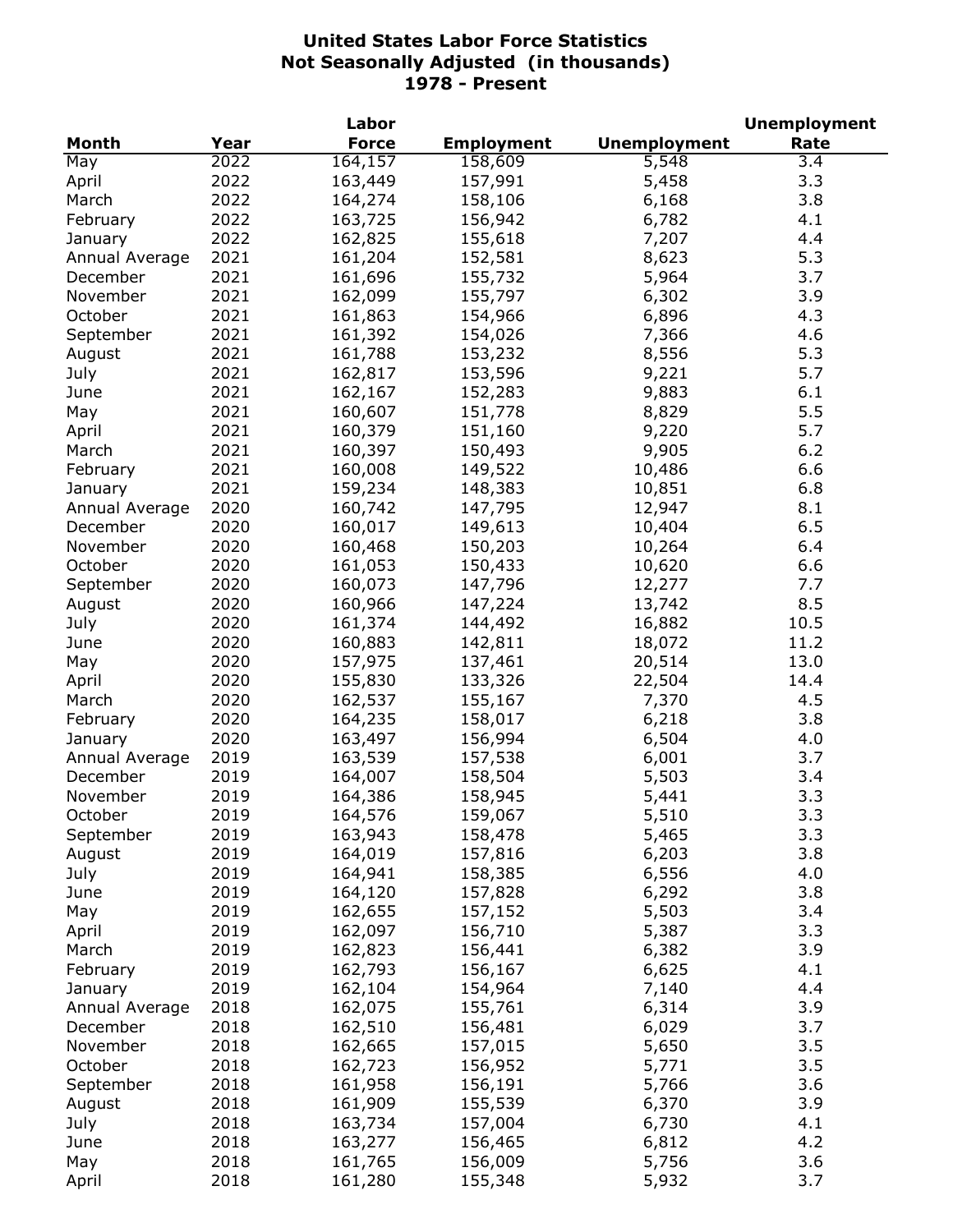|                            |      | Labor        |                   |                     | <b>Unemployment</b> |
|----------------------------|------|--------------|-------------------|---------------------|---------------------|
| <b>Month</b>               | Year | <b>Force</b> | <b>Employment</b> | <b>Unemployment</b> | Rate                |
| March                      | 2018 | 161,548      | 154,877           | 6,671               | 4.1                 |
| February                   | 2018 | 161,494      | 154,403           | 7,091               | 4.4                 |
| January                    | 2018 | 160,037      | 152,848           | 7,189               | 4.5                 |
| Annual Average             | 2017 | 160,320      | 153,337           | 6,982               | 4.4                 |
| December                   | 2017 | 159,880      | 153,602           | 6,278               | 3.9                 |
| November                   | 2017 | 160,466      | 154,180           | 6,286               | 3.9                 |
| October                    | 2017 | 160,465      | 154,223           | 6,242               | 3.9                 |
| September                  | 2017 | 161,049      | 154,494           | 6,556               | 4.1                 |
| August                     | 2017 | 160,863      | 153,576           | 7,287               | 4.5                 |
| July                       | 2017 | 161,911      | 154,470           | 7,441               | 4.6                 |
| June                       | 2017 | 161,337      | 154,086           | 7,250               | 4.5                 |
| May                        | 2017 | 159,979      | 153,407           | 6,572               | 4.1                 |
| April                      | 2017 | 159,817      | 153,262           | 6,555               | 4.1                 |
| March                      | 2017 | 159,912      | 152,628           | 7,284               | 4.6                 |
| February                   | 2017 | 159,482      | 151,594           | 7,887               | 4.9                 |
| January                    | 2017 | 158,676      | 150,527           | 8,149               | 5.1                 |
| Annual Average             | 2016 | 159,187      | 151,436           | 7,751               | 4.9                 |
| December                   | 2016 | 158,968      | 151,798           | 7,170               | 4.5                 |
| November                   | 2016 | 159,451      | 152,385           | 7,066               | 4.4                 |
| October                    | 2016 | 159,783      | 152,335           | 7,447               | 4.7                 |
| September                  | 2016 | 159,636      | 151,977           | 7,658               | 4.8                 |
| August                     | 2016 | 159,800      | 151,804           | 7,996               | 5.0                 |
| July                       | 2016 | 160,705      | 152,437           | 8,267               | 5.1                 |
| June                       | 2016 | 160,135      | 151,990           | 8,144               | 5.1                 |
| May                        | 2016 | 158,800      | 151,594           | 7,207               | 4.5                 |
| April                      | 2016 | 158,488      | 151,075           | 7,413               | 4.7                 |
| March                      | 2016 | 158,854      | 150,738           | 8,116               | 5.1                 |
| February                   | 2016 | 158,279      | 150,060           | 8,219               | 5.2                 |
| January                    | 2016 | 157,347      | 149,037           | 8,309               | 5.3                 |
| Annual Average             | 2015 | 157,130      | 148,834           | 8,296               | 5.3                 |
| December                   | 2015 | 157,245      | 149,703           | 7,542               | 4.8                 |
| November                   | 2015 | 157,340      | 149,766           | 7,573               | 4.8                 |
| October                    | 2015 | 157,313      | 149,716           | 7,597               | 4.8                 |
| September                  | 2015 | 156,607      | 148,980           | 7,628               | 4.9                 |
| August                     | 2015 | 157,390      | 149,228           | 8,162               | $5.2$               |
| July                       | 2015 | 158,527      | 149,722           | 8,805               | 5.6                 |
| June                       | 2015 | 158,283      | 149,645           | 8,638               | 5.5                 |
| May                        | 2015 | 157,719      | 149,349           | 8,370               | 5.3                 |
| April                      | 2015 | 156,554      | 148,587           | 7,966               | 5.1                 |
| March                      | 2015 | 156,318      | 147,635           | 8,682               | 5.6                 |
| February                   | 2015 | 156,213      | 147,118           | 9,095               | 5.8                 |
|                            | 2015 | 156,050      | 146,552           | 9,498               | 6.1                 |
| January                    | 2014 | 155,922      | 146,305           | 9,617               | 6.2                 |
| Annual Average<br>December |      |              |                   | 8,331               | 5.4                 |
|                            | 2014 | 155,521      | 147,190           |                     |                     |
| November                   | 2014 | 156,297      | 147,666           | 8,630               | 5.5                 |
| October                    | 2014 | 156,616      | 147,936           | 8,680               | 5.5                 |
| September                  | 2014 | 155,903      | 146,941           | 8,962               | 5.7                 |
| August                     | 2014 | 156,434      | 146,647           | 9,787               | 6.3                 |
| July                       | 2014 | 157,573      | 147,265           | 10,307              | 6.5                 |
| June                       | 2014 | 156,997      | 147,104           | 9,893               | 6.3                 |
| May                        | 2014 | 155,841      | 146,398           | 9,443               | 6.1                 |
| April                      | 2014 | 154,845      | 145,767           | 9,079               | 5.9                 |
| March                      | 2014 | 155,627      | 145,090           | 10,537              | 6.8                 |
| February                   | 2014 | 155,027      | 144,134           | 10,893              | 7.0                 |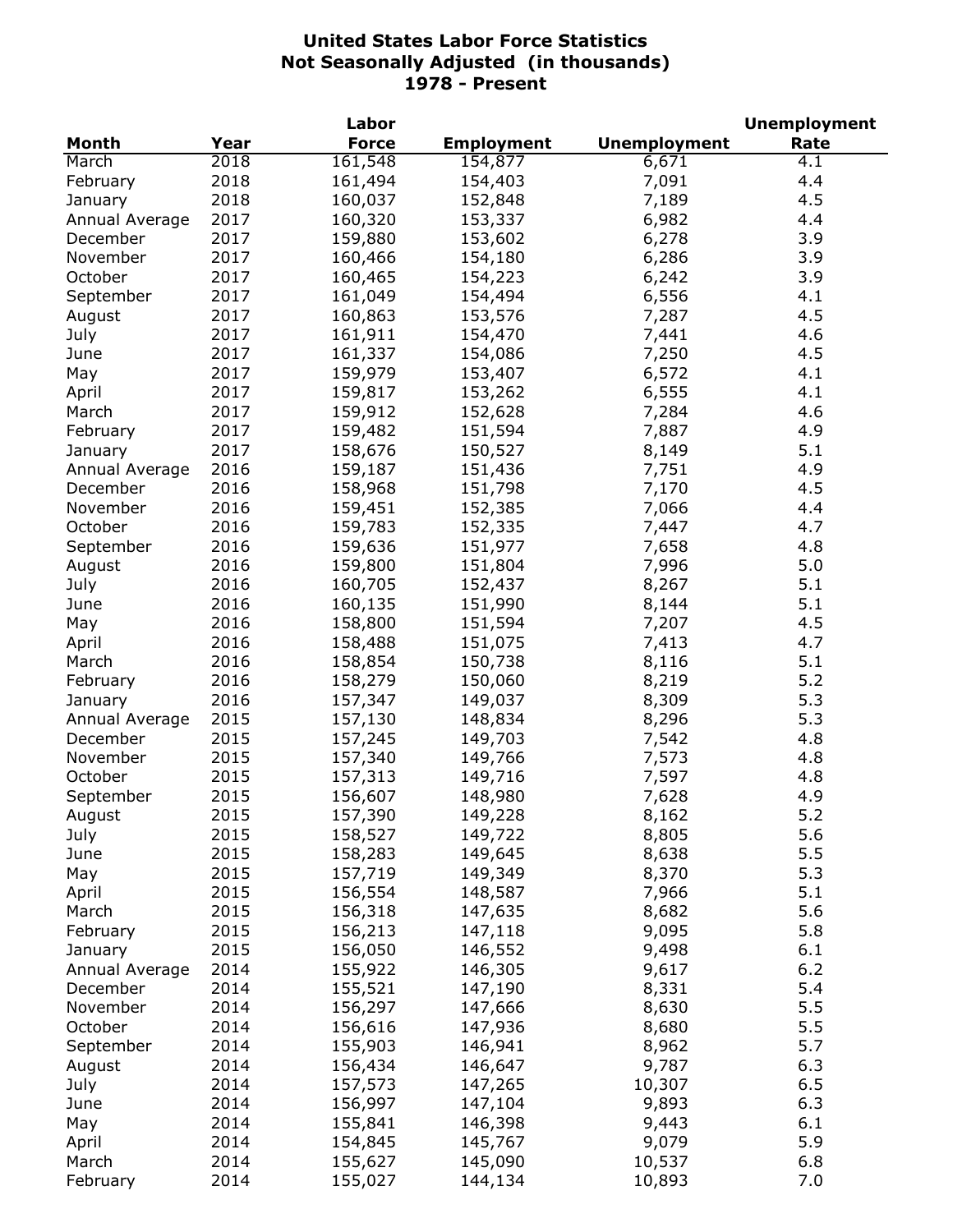|                |      | Labor        |                   |                     | <b>Unemployment</b> |
|----------------|------|--------------|-------------------|---------------------|---------------------|
| <b>Month</b>   | Year | <b>Force</b> | <b>Employment</b> | <b>Unemployment</b> | Rate                |
| January        | 2014 | 154,381      | 143,526           | 10,855              | 7.0                 |
| Annual Average | 2013 | 155,389      | 143,929           | 11,460              | 7.4                 |
| December       | 2013 | 154,408      | 144,423           | 9,984               | 6.5                 |
| November       | 2013 | 155,046      | 144,775           | 10,271              | 6.6                 |
| October        | 2013 | 154,918      | 144,144           | 10,773              | 7.0                 |
| September      | 2013 | 155,536      | 144,651           | 10,885              | 7.0                 |
| August         | 2013 | 155,971      | 144,509           | 11,462              | 7.3                 |
| July           | 2013 | 157,196      | 145,113           | 12,083              | 7.7                 |
| June           | 2013 | 157,089      | 144,841           | 12,248              | 7.8                 |
| May            | 2013 | 155,734      | 144,432           | 11,302              | 7.3                 |
| April          | 2013 | 154,739      | 143,724           | 11,014              | 7.1                 |
| March          | 2013 | 154,512      | 142,698           | 11,815              | 7.6                 |
| February       | 2013 | 154,727      | 142,228           | 12,500              | 8.1                 |
| January        | 2013 | 154,794      | 141,614           | 13,181              | 8.5                 |
| Annual Average | 2012 | 154,975      | 142,469           | 12,506              | 8.1                 |
| December       | 2012 | 154,904      | 143,060           | 11,844              | 7.6                 |
| November       | 2012 | 154,953      | 143,549           | 11,404              | 7.4                 |
| October        | 2012 | 155,779      | 144,039           | 11,741              | 7.5                 |
| September      | 2012 | 155,075      | 143,333           | 11,742              | 7.6                 |
| August         | 2012 | 155,255      | 142,558           | 12,696              | 8.2                 |
| July           | 2012 | 156,526      | 143,126           | 13,400              | 8.6                 |
| June           | 2012 | 156,385      | 143,202           | 13,184              | 8.4                 |
| May            | 2012 | 154,998      | 142,727           | 12,271              | 7.9                 |
| April          | 2012 | 153,905      | 141,995           | 11,910              | 7.7                 |
| March          | 2012 | 154,316      | 141,412           | 12,904              | 8.4                 |
| February       | 2012 | 154,114      | 140,684           | 13,430              | 8.7                 |
| January        | 2012 | 153,485      | 139,944           | 13,541              | 8.8                 |
| Annual Average | 2011 | 153,617      | 139,869           | 13,747              | 8.9                 |
| December       | 2011 | 153,373      | 140,681           | 12,692              | 8.3                 |
| November       | 2011 | 153,683      | 141,070           | 12,613              | 8.2                 |
| October        | 2011 | 154,088      | 140,987           | 13,102              | 8.5                 |
| September      | 2011 | 154,022      | 140,502           | 13,520              | 8.8                 |
| August         | 2011 | 154,344      | 140,335           | 14,008              | 9.1                 |
| July           | 2011 | 154,812      | 140,384           | 14,428              | 9.3                 |
| June           | 2011 | 154,538      | 140,129           | 14,409              | 9.3                 |
| May            | 2011 | 153,449      | 140,028           | 13,421              | 8.7                 |
| April          | 2011 | 152,898      | 139,661           | 13,237              | 8.7                 |
| March          | 2011 | 153,022      | 138,962           | 14,060              | 9.2                 |
| February       | 2011 | 152,635      | 138,093           | 14,542              | 9.5                 |
| January        | 2011 | 152,536      | 137,599           | 14,937              | 9.8                 |
| Annual Average | 2010 | 153,889      | 139,064           | 14,825              | 9.6                 |
| December       | 2010 | 153,156      | 139,159           | 13,997              | 9.1                 |
| November       | 2010 | 153,698      | 139,415           | 14,282              | 9.3                 |
| October        | 2010 | 153,652      | 139,749           | 13,903              | 9.0                 |
| September      | 2010 | 153,854      | 139,715           | 14,140              | 9.2                 |
| August         | 2010 | 154,678      | 139,919           | 14,759              | 9.5                 |
| July           | 2010 | 155,270      | 140,134           | 15,137              | 9.7                 |
| June           | 2010 | 154,767      | 139,882           | 14,885              | 9.6                 |
| May            | 2010 | 153,866      | 139,497           | 14,369              | 9.3                 |
| April          | 2010 | 153,911      | 139,302           | 14,609              | 9.5                 |
| March          | 2010 | 153,660      | 137,983           | 15,678              | 10.2                |
| February       | 2010 | 153,194      | 137,203           | 15,991              | 10.4                |
| January        | 2010 | 152,957      | 136,809           | 16,147              | 10.6                |
| Annual Average | 2009 | 154,142      | 139,877           | 14,265              | 9.3                 |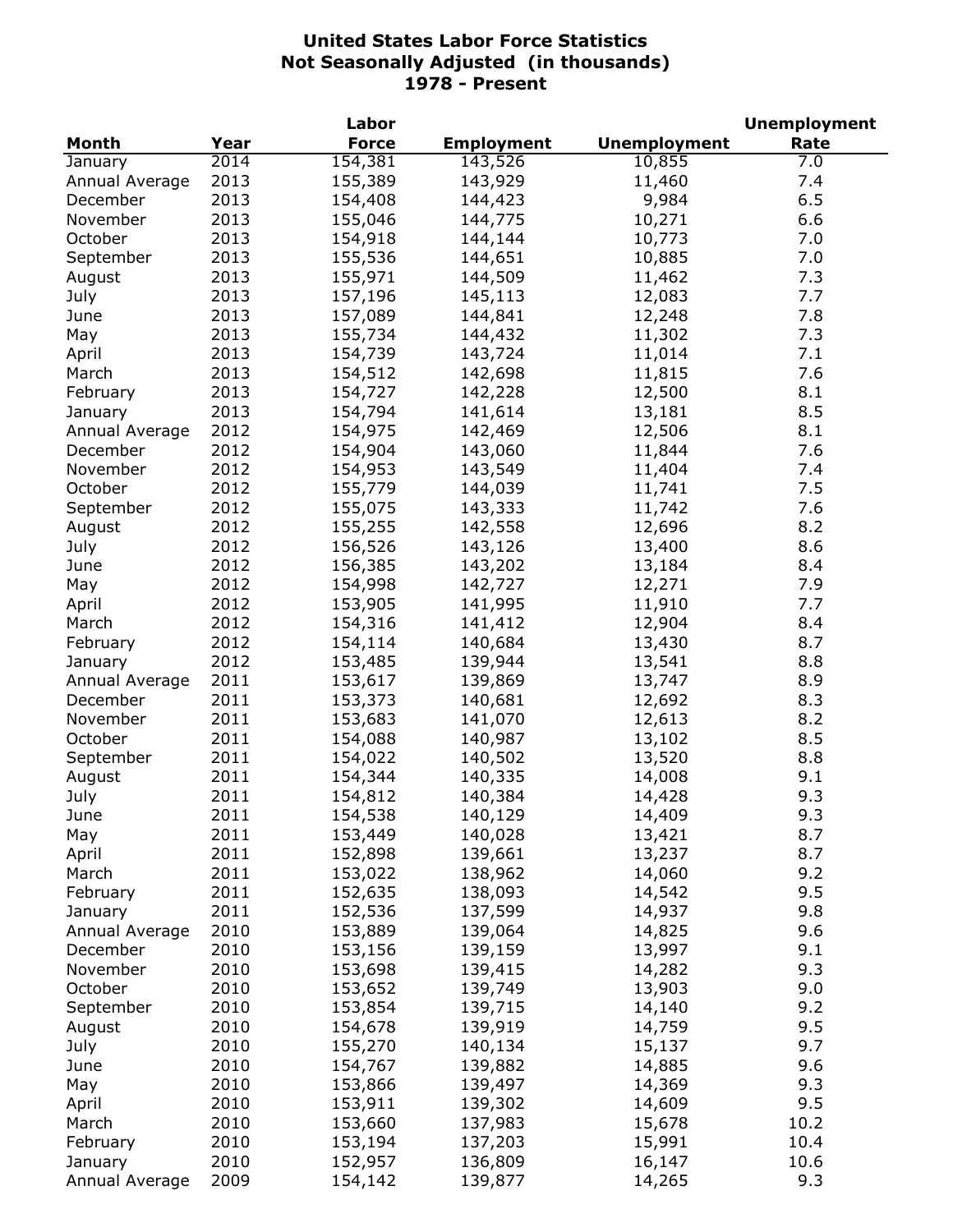|                |      | Labor        |                   |                     | <b>Unemployment</b> |
|----------------|------|--------------|-------------------|---------------------|---------------------|
| <b>Month</b>   | Year | <b>Force</b> | <b>Employment</b> | <b>Unemployment</b> | Rate                |
| December       | 2009 | 152,693      | 137,953           | 14,740              | 9.7                 |
| November       | 2009 | 153,539      | 139,132           | 14,407              | 9.4                 |
| October        | 2009 | 153,635      | 139,088           | 14,547              | 9.5                 |
| September      | 2009 | 153,617      | 139,079           | 14,538              | 9.5                 |
| August         | 2009 | 154,897      | 140,074           | 14,823              | 9.6                 |
| July           | 2009 | 156,255      | 141,055           | 15,201              | 9.7                 |
| June           | 2009 | 155,921      | 140,826           | 15,095              | 9.7                 |
| May            | 2009 | 154,336      | 140,363           | 13,973              | 9.1                 |
| April          | 2009 | 153,834      | 140,586           | 13,248              | 8.6                 |
| March          | 2009 | 153,728      | 139,833           | 13,895              | 9.0                 |
| February       | 2009 | 153,804      | 140,105           | 13,699              | 8.9                 |
| January        | 2009 | 153,445      | 140,436           | 13,009              | 8.5                 |
| Annual Average | 2008 | 154,287      | 145,362           | 8,924               | 5.8                 |
| December       | 2008 | 154,349      | 143,350           | 10,999              | 7.1                 |
| November       | 2008 | 154,624      | 144,609           | 10,015              | 6.5                 |
| October        | 2008 | 155,012      | 145,543           | 9,469               | 6.1                 |
| September      | 2008 | 154,509      | 145,310           | 9,199               | 6.0                 |
| August         | 2008 | 155,387      | 145,909           | 9,479               | 6.1                 |
| July           | 2008 | 156,300      | 146,867           | 9,433               | 6.0                 |
| June           | 2008 | 155,582      | 146,649           | 8,933               | 5.7                 |
| May            | 2008 | 154,003      | 145,927           | 8,076               | 5.2                 |
| April          | 2008 | 153,208      | 145,921           | 7,287               | 4.8                 |
| March          | 2008 | 153,135      | 145,108           | 8,027               | 5.2                 |
| February       | 2008 | 152,503      | 144,550           | 7,953               | 5.2                 |
| January        | 2008 | 152,828      | 144,607           | 8,221               | 5.4                 |
| Annual Average | 2007 | 153,124      | 146,047           | 7,078               | 4.6                 |
| December       | 2007 | 153,705      | 146,334           | 7,371               | 4.8                 |
| November       | 2007 | 154,035      | 147,118           | 6,917               | 4.5                 |
| October        | 2007 | 153,516      | 146,743           | 6,773               | 4.4                 |
| September      | 2007 | 153,400      | 146,448           | 6,952               | 4.5                 |
| August         | 2007 | 153,493      | 146,406           | 7,088               | 4.6                 |
| July           | 2007 | 154,871      | 147,315           | 7,556               | 4.9                 |
| June           | 2007 | 154,252      | 146,958           | 7,295               | 4.7                 |
| May            | 2007 | 152,350      | 145,864           | 6,486               | 4.3                 |
| April          | 2007 | 151,829      | 145,297           | 6,532               | 4.3                 |
| March          | 2007 | 152,236      | 145,323           | 6,913               | 4.5                 |
| February       | 2007 | 151,879      | 144,479           | 7,400               | 4.9                 |
| January        | 2007 | 151,924      | 144,275           | 7,649               | 5.0                 |
| Annual Average | 2006 | 151,428      | 144,427           | 7,001               | 4.6                 |
| December       | 2006 | 152,571      | 146,081           | 6,491               | 4.3                 |
| November       | 2006 | 152,590      | 146,014           | 6,576               | 4.3                 |
| October        | 2006 | 152,397      | 146,125           | 6,272               | 4.1                 |
| September      | 2006 | 151,635      | 145,010           | 6,625               | 4.4                 |
| August         | 2006 | 152,465      | 145,379           | 7,086               | 4.6                 |
| July           | 2006 | 153,208      | 145,606           | 7,602               | 5.0                 |
| June           | 2006 | 152,557      | 145,216           | 7,341               | 4.8                 |
| May            | 2006 | 150,696      | 144,041           | 6,655               | 4.4                 |
|                | 2006 | 150,209      | 143,405           | 6,804               | 4.5                 |
| April          |      |              |                   |                     | 4.8                 |
| March          | 2006 | 150,027      | 142,772           | 7,255               | 5.1                 |
| February       | 2006 | 149,686      | 141,994           | 7,692               | 5.1                 |
| January        | 2006 | 149,090      | 141,481           | 7,608               |                     |
| Annual Average | 2005 | 149,320      | 141,730           | 7,591               | 5.1                 |
| December       | 2005 | 149,874      | 142,918           | 6,956               | 4.6                 |
| November       | 2005 | 150,239      | 142,968           | 7,271               | 4.8                 |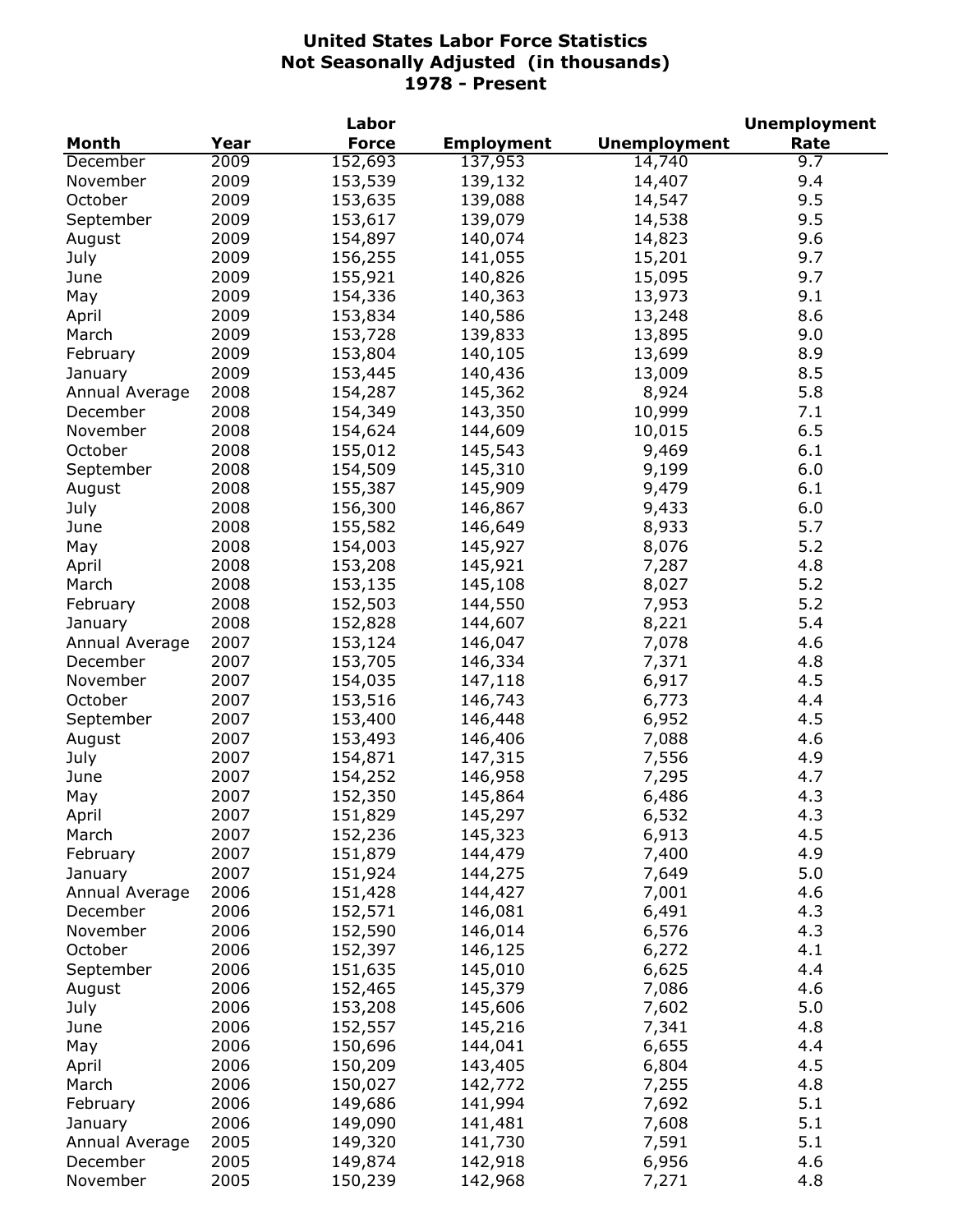|                |      | Labor        |                   |                     | <b>Unemployment</b> |
|----------------|------|--------------|-------------------|---------------------|---------------------|
| Month          | Year | <b>Force</b> | <b>Employment</b> | <b>Unemployment</b> | Rate                |
| October        | 2005 | 150,304      | 143,340           | 6,964               | 4.6                 |
| September      | 2005 | 149,838      | 142,579           | 7,259               | 4.8                 |
| August         | 2005 | 150,469      | 143,142           | 7,327               | 4.9                 |
| July           | 2005 | 151,122      | 143,283           | 7,839               | 5.2                 |
| June           | 2005 | 150,327      | 142,456           | 7,870               | 5.2                 |
| May            | 2005 | 148,878      | 141,591           | 7,287               | 4.9                 |
| April          | 2005 | 148,274      | 140,939           | 7,335               | 4.9                 |
| March          | 2005 | 147,745      | 139,759           | 7,986               | 5.4                 |
| February       | 2005 | 147,649      | 139,100           | 8,549               | 5.8                 |
| January        | 2005 | 147,125      | 138,682           | 8,444               | 5.7                 |
| Annual Average | 2004 | 147,401      | 139,252           | 8,149               | 5.5                 |
| December       | 2004 | 147,877      | 140,278           | 7,599               | 5.1                 |
| November       | 2004 | 148,246      | 140,581           | 7,665               | 5.2                 |
| October        | 2004 | 147,978      | 140,447           | 7,531               | 5.1                 |
| September      | 2004 | 147,186      | 139,641           | 7,545               | 5.1                 |
| August         | 2004 | 148,166      | 140,226           | 7,940               | 5.4                 |
| July           | 2004 | 149,217      | 140,700           | 8,518               | 5.7                 |
| June           | 2004 | 148,478      | 139,861           | 8,616               | 5.8                 |
| May            | 2004 | 146,659      | 138,867           | 7,792               | 5.3                 |
| April          | 2004 | 146,260      | 138,423           | 7,837               | 5.4                 |
| March          | 2004 | 146,525      | 137,691           | 8,834               | 6.0                 |
| February       | 2004 | 146,154      | 137,384           | 8,770               | 6.0                 |
| January        | 2004 | 146,068      | 136,924           | 9,144               | 6.3                 |
| Annual Average | 2003 | 146,510      | 137,736           | 8,774               | 6.0                 |
| December       | 2003 | 146,501      | 138,556           | 7,945               | 5.4                 |
| November       | 2003 | 146,969      | 138,700           | 8,269               | 5.6                 |
| October        | 2003 | 146,787      | 138,619           | 8,169               | 5.6                 |
| September      | 2003 | 146,166      | 137,731           | 8,436               | 5.8                 |
| August         | 2003 | 146,967      | 138,137           | 8,830               | 6.0                 |
| July           | 2003 | 147,822      | 138,503           | 9,319               | 6.3                 |
| June           | 2003 | 148,117      | 138,468           | 9,649               | 6.5                 |
| May            | 2003 | 146,067      | 137,567           | 8,500               | 5.8                 |
| April          | 2003 | 145,925      | 137,424           | 8,501               | 5.8                 |
| March          | 2003 | 145,801      | 136,783           | 9,018               | 6.2                 |
| February       | 2003 | 145,693      | 136,433           | 9,260               | 6.4                 |
| January        | 2003 | 145,301      | 135,907           | 9,395               | 6.5                 |
| Annual Average | 2002 | 144,863      | 136,485           | 8,378               | 5.8                 |
| December       | 2002 | 144,807      | 136,599           | 8,209               | 5.7                 |
| November       | 2002 | 144,854      | 136,684           | 8,170               | 5.6                 |
| October        | 2002 | 145,320      | 137,551           | 7,769               | 5.3                 |
| September      | 2002 | 145,167      | 137,377           | 7,790               | 5.4                 |
| August         | 2002 | 145,565      | 137,295           | 8,271               | 5.7                 |
| July           | 2002 | 146,189      | 137,495           | 8,693               | 5.9                 |
| June           | 2002 | 145,940      | 137,181           | 8,758               | 6.0                 |
| May            | 2002 | 144,527      | 136,559           | 7,969               | 5.5                 |
|                |      | 144,158      | 135,903           | 8,255               | 5.7                 |
| April          | 2002 | 144,334      | 135,558           | 8,776               | 6.1                 |
| March          | 2002 | 144,266      | 135,443           | 8,823               | 6.1                 |
| February       | 2002 |              |                   |                     | 6.3                 |
| January        | 2002 | 143,228      | 134,177           | 9,051               | 4.7                 |
| Annual Average | 2001 | 143,734      | 136,933           | 6,801               |                     |
| December       | 2001 | 144,042      | 136,269           | 7,773               | 5.4                 |
| November       | 2001 | 143,987      | 136,370           | 7,617               | 5.3                 |
| October        | 2001 | 144,060      | 136,885           | 7,175               | 5.0                 |
| September      | 2001 | 143,601      | 136,835           | 6,766               | 4.7                 |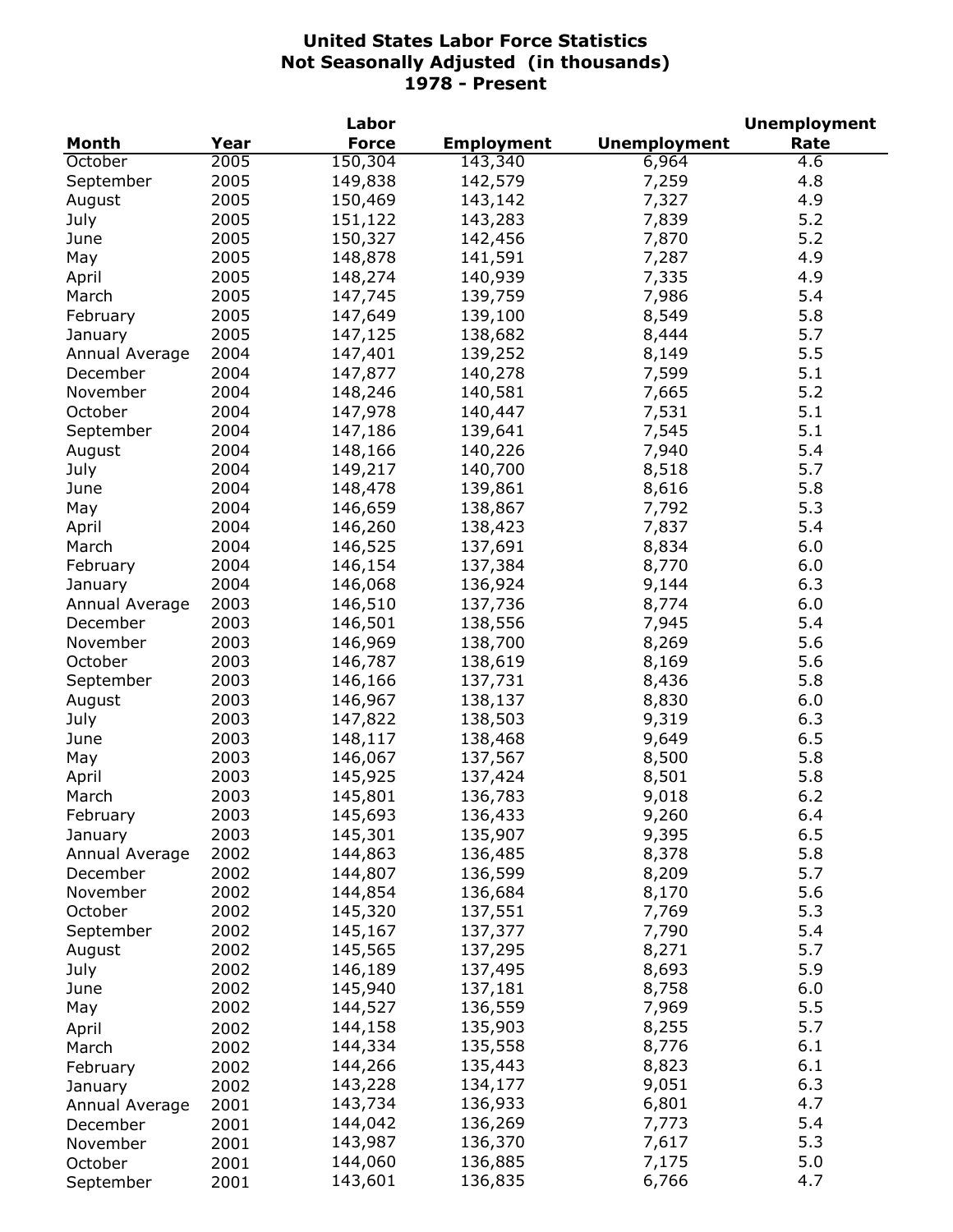| <b>Unemployment</b><br>Year<br><b>Force</b><br><b>Employment</b><br>Rate<br>Month<br>143,826<br>136,809<br>4.9<br>7,017<br>2001<br>August<br>145,097<br>4.7<br>138,239<br>6,858<br>2001<br>July<br>4.7<br>144,553<br>137,737<br>6,816<br>2001<br>June<br>143,023<br>137,121<br>4.1<br>5,901<br>2001<br>May<br>4.2<br>137,022<br>143,026<br>6,004<br>2001<br>April<br>4.5<br>143,664<br>137,155<br>6,509<br>2001<br>March<br>4.6<br>143,100<br>136,577<br>6,523<br>2001<br>February<br>142,828<br>136,181<br>6,647<br>4.7<br>2001<br>January<br>4.0<br>142,583<br>136,891<br>5,692<br>2000<br>Annual Average<br>3.7<br>143,110<br>137,846<br>5,264<br>2000<br>December<br>5,336<br>3.7<br>142,797<br>137,461<br>2000<br>November<br>142,685<br>3.6<br>137,532<br>5,153<br>2000<br>October<br>142,149<br>5,359<br>3.8<br>136,790<br>2000<br>September<br>143,171<br>137,308<br>5,863<br>4.1<br>2000<br>August<br>143,797<br>4.2<br>137,769<br>6,028<br>2000<br>July<br>143,874<br>137,915<br>5,959<br>4.1<br>2000<br>June<br>142,144<br>136,685<br>5,460<br>3.8<br>2000<br>May<br>142,138<br>136,927<br>5,212<br>3.7<br>2000<br>April<br>142,123<br>136,054<br>6,069<br>4.3<br>2000<br>March<br>141,775<br>135,490<br>6,284<br>4.4<br>2000<br>February<br>141,228<br>134,912<br>6,316<br>4.5<br>2000<br>January<br>4.2<br>139,368<br>133,488<br>5,880<br>1999<br>Annual Average<br>3.7<br>139,941<br>134,696<br>5,245<br>1999<br>December<br>3.8<br>139,895<br>134,515<br>5,380<br>1999<br>November<br>139,761<br>3.8<br>134,390<br>5,372<br>1999<br>October<br>4.1<br>139,217<br>133,555<br>5,661<br>1999<br>September<br>5,826<br>4.2<br>140,090<br>134,264<br>1999<br>August<br>6,319<br>4.5<br>141,119<br>134,800<br>1999<br>July<br>6,271<br>4.5<br>140,666<br>134,395<br>1999<br>June<br>138,919<br>133,411<br>5,507<br>4.0<br>1999<br>May<br>138,240<br>132,552<br>4.1<br>5,688<br>1999<br>April<br>138,418<br>132,299<br>4.4<br>6,119<br>1999<br>March<br>138,202<br>131,639<br>6,563<br>4.7<br>February<br>1999<br>137,943<br>131,339<br>6,604<br>4.8<br>1999<br>January<br>131,463<br>6,210<br>137,673<br>4.5<br>Annual Average<br>1998<br>138,297<br>132,732<br>5,565<br>4.0<br>1998<br>December<br>4.1<br>138,288<br>132,577<br>1998<br>5,711<br>November<br>4.2<br>138,255<br>132,424<br>5,831<br>October<br>1998<br>137,903<br>131,864<br>6,039<br>4.4<br>1998<br>September<br>4.5<br>138,379<br>132,206<br>6,173<br>1998<br>August<br>4.7<br>139,336<br>132,768<br>6,567<br>July<br>1998<br>138,798<br>132,265<br>6,534<br>4.7<br>1998<br>June<br>4.2<br>137,240<br>131,476<br>5,764<br>1998<br>May<br>4.1<br>136,379<br>130,735<br>5,643<br>1998<br>April<br>5.0<br>136,967<br>130,150<br>6,816<br>1998<br>March<br>5.0<br>136,286<br>129,482<br>6,804<br>1998<br>February<br>135,951<br>7,069<br>5.2<br>128,882<br>1998<br>January<br>136,297<br>129,558<br>4.9<br>6,739<br>1997<br>Annual Average<br>136,742<br>130,785<br>5,957<br>4.4<br>1997<br>December<br>136,912<br>130,999<br>5,914<br>4.3<br>1997<br>November<br>136,665<br>4.4<br>130,671<br>5,995<br>October<br>1997<br>4.7<br>136,375<br>129,972<br>6,403<br>1997<br>September<br>4.8<br>137,460<br>130,865<br>6,594<br>1997<br>August<br>5.0<br>138,331<br>131,350<br>6,981<br>1997<br>July |  | Labor |  | <b>Unemployment</b> |
|-------------------------------------------------------------------------------------------------------------------------------------------------------------------------------------------------------------------------------------------------------------------------------------------------------------------------------------------------------------------------------------------------------------------------------------------------------------------------------------------------------------------------------------------------------------------------------------------------------------------------------------------------------------------------------------------------------------------------------------------------------------------------------------------------------------------------------------------------------------------------------------------------------------------------------------------------------------------------------------------------------------------------------------------------------------------------------------------------------------------------------------------------------------------------------------------------------------------------------------------------------------------------------------------------------------------------------------------------------------------------------------------------------------------------------------------------------------------------------------------------------------------------------------------------------------------------------------------------------------------------------------------------------------------------------------------------------------------------------------------------------------------------------------------------------------------------------------------------------------------------------------------------------------------------------------------------------------------------------------------------------------------------------------------------------------------------------------------------------------------------------------------------------------------------------------------------------------------------------------------------------------------------------------------------------------------------------------------------------------------------------------------------------------------------------------------------------------------------------------------------------------------------------------------------------------------------------------------------------------------------------------------------------------------------------------------------------------------------------------------------------------------------------------------------------------------------------------------------------------------------------------------------------------------------------------------------------------------------------------------------------------------------------------------------------------------------------------------------------------------------------------------------------------------------------------------------------------------------------------------------------------------------|--|-------|--|---------------------|
|                                                                                                                                                                                                                                                                                                                                                                                                                                                                                                                                                                                                                                                                                                                                                                                                                                                                                                                                                                                                                                                                                                                                                                                                                                                                                                                                                                                                                                                                                                                                                                                                                                                                                                                                                                                                                                                                                                                                                                                                                                                                                                                                                                                                                                                                                                                                                                                                                                                                                                                                                                                                                                                                                                                                                                                                                                                                                                                                                                                                                                                                                                                                                                                                                                                                         |  |       |  |                     |
|                                                                                                                                                                                                                                                                                                                                                                                                                                                                                                                                                                                                                                                                                                                                                                                                                                                                                                                                                                                                                                                                                                                                                                                                                                                                                                                                                                                                                                                                                                                                                                                                                                                                                                                                                                                                                                                                                                                                                                                                                                                                                                                                                                                                                                                                                                                                                                                                                                                                                                                                                                                                                                                                                                                                                                                                                                                                                                                                                                                                                                                                                                                                                                                                                                                                         |  |       |  |                     |
|                                                                                                                                                                                                                                                                                                                                                                                                                                                                                                                                                                                                                                                                                                                                                                                                                                                                                                                                                                                                                                                                                                                                                                                                                                                                                                                                                                                                                                                                                                                                                                                                                                                                                                                                                                                                                                                                                                                                                                                                                                                                                                                                                                                                                                                                                                                                                                                                                                                                                                                                                                                                                                                                                                                                                                                                                                                                                                                                                                                                                                                                                                                                                                                                                                                                         |  |       |  |                     |
|                                                                                                                                                                                                                                                                                                                                                                                                                                                                                                                                                                                                                                                                                                                                                                                                                                                                                                                                                                                                                                                                                                                                                                                                                                                                                                                                                                                                                                                                                                                                                                                                                                                                                                                                                                                                                                                                                                                                                                                                                                                                                                                                                                                                                                                                                                                                                                                                                                                                                                                                                                                                                                                                                                                                                                                                                                                                                                                                                                                                                                                                                                                                                                                                                                                                         |  |       |  |                     |
|                                                                                                                                                                                                                                                                                                                                                                                                                                                                                                                                                                                                                                                                                                                                                                                                                                                                                                                                                                                                                                                                                                                                                                                                                                                                                                                                                                                                                                                                                                                                                                                                                                                                                                                                                                                                                                                                                                                                                                                                                                                                                                                                                                                                                                                                                                                                                                                                                                                                                                                                                                                                                                                                                                                                                                                                                                                                                                                                                                                                                                                                                                                                                                                                                                                                         |  |       |  |                     |
|                                                                                                                                                                                                                                                                                                                                                                                                                                                                                                                                                                                                                                                                                                                                                                                                                                                                                                                                                                                                                                                                                                                                                                                                                                                                                                                                                                                                                                                                                                                                                                                                                                                                                                                                                                                                                                                                                                                                                                                                                                                                                                                                                                                                                                                                                                                                                                                                                                                                                                                                                                                                                                                                                                                                                                                                                                                                                                                                                                                                                                                                                                                                                                                                                                                                         |  |       |  |                     |
|                                                                                                                                                                                                                                                                                                                                                                                                                                                                                                                                                                                                                                                                                                                                                                                                                                                                                                                                                                                                                                                                                                                                                                                                                                                                                                                                                                                                                                                                                                                                                                                                                                                                                                                                                                                                                                                                                                                                                                                                                                                                                                                                                                                                                                                                                                                                                                                                                                                                                                                                                                                                                                                                                                                                                                                                                                                                                                                                                                                                                                                                                                                                                                                                                                                                         |  |       |  |                     |
|                                                                                                                                                                                                                                                                                                                                                                                                                                                                                                                                                                                                                                                                                                                                                                                                                                                                                                                                                                                                                                                                                                                                                                                                                                                                                                                                                                                                                                                                                                                                                                                                                                                                                                                                                                                                                                                                                                                                                                                                                                                                                                                                                                                                                                                                                                                                                                                                                                                                                                                                                                                                                                                                                                                                                                                                                                                                                                                                                                                                                                                                                                                                                                                                                                                                         |  |       |  |                     |
|                                                                                                                                                                                                                                                                                                                                                                                                                                                                                                                                                                                                                                                                                                                                                                                                                                                                                                                                                                                                                                                                                                                                                                                                                                                                                                                                                                                                                                                                                                                                                                                                                                                                                                                                                                                                                                                                                                                                                                                                                                                                                                                                                                                                                                                                                                                                                                                                                                                                                                                                                                                                                                                                                                                                                                                                                                                                                                                                                                                                                                                                                                                                                                                                                                                                         |  |       |  |                     |
|                                                                                                                                                                                                                                                                                                                                                                                                                                                                                                                                                                                                                                                                                                                                                                                                                                                                                                                                                                                                                                                                                                                                                                                                                                                                                                                                                                                                                                                                                                                                                                                                                                                                                                                                                                                                                                                                                                                                                                                                                                                                                                                                                                                                                                                                                                                                                                                                                                                                                                                                                                                                                                                                                                                                                                                                                                                                                                                                                                                                                                                                                                                                                                                                                                                                         |  |       |  |                     |
|                                                                                                                                                                                                                                                                                                                                                                                                                                                                                                                                                                                                                                                                                                                                                                                                                                                                                                                                                                                                                                                                                                                                                                                                                                                                                                                                                                                                                                                                                                                                                                                                                                                                                                                                                                                                                                                                                                                                                                                                                                                                                                                                                                                                                                                                                                                                                                                                                                                                                                                                                                                                                                                                                                                                                                                                                                                                                                                                                                                                                                                                                                                                                                                                                                                                         |  |       |  |                     |
|                                                                                                                                                                                                                                                                                                                                                                                                                                                                                                                                                                                                                                                                                                                                                                                                                                                                                                                                                                                                                                                                                                                                                                                                                                                                                                                                                                                                                                                                                                                                                                                                                                                                                                                                                                                                                                                                                                                                                                                                                                                                                                                                                                                                                                                                                                                                                                                                                                                                                                                                                                                                                                                                                                                                                                                                                                                                                                                                                                                                                                                                                                                                                                                                                                                                         |  |       |  |                     |
|                                                                                                                                                                                                                                                                                                                                                                                                                                                                                                                                                                                                                                                                                                                                                                                                                                                                                                                                                                                                                                                                                                                                                                                                                                                                                                                                                                                                                                                                                                                                                                                                                                                                                                                                                                                                                                                                                                                                                                                                                                                                                                                                                                                                                                                                                                                                                                                                                                                                                                                                                                                                                                                                                                                                                                                                                                                                                                                                                                                                                                                                                                                                                                                                                                                                         |  |       |  |                     |
|                                                                                                                                                                                                                                                                                                                                                                                                                                                                                                                                                                                                                                                                                                                                                                                                                                                                                                                                                                                                                                                                                                                                                                                                                                                                                                                                                                                                                                                                                                                                                                                                                                                                                                                                                                                                                                                                                                                                                                                                                                                                                                                                                                                                                                                                                                                                                                                                                                                                                                                                                                                                                                                                                                                                                                                                                                                                                                                                                                                                                                                                                                                                                                                                                                                                         |  |       |  |                     |
|                                                                                                                                                                                                                                                                                                                                                                                                                                                                                                                                                                                                                                                                                                                                                                                                                                                                                                                                                                                                                                                                                                                                                                                                                                                                                                                                                                                                                                                                                                                                                                                                                                                                                                                                                                                                                                                                                                                                                                                                                                                                                                                                                                                                                                                                                                                                                                                                                                                                                                                                                                                                                                                                                                                                                                                                                                                                                                                                                                                                                                                                                                                                                                                                                                                                         |  |       |  |                     |
|                                                                                                                                                                                                                                                                                                                                                                                                                                                                                                                                                                                                                                                                                                                                                                                                                                                                                                                                                                                                                                                                                                                                                                                                                                                                                                                                                                                                                                                                                                                                                                                                                                                                                                                                                                                                                                                                                                                                                                                                                                                                                                                                                                                                                                                                                                                                                                                                                                                                                                                                                                                                                                                                                                                                                                                                                                                                                                                                                                                                                                                                                                                                                                                                                                                                         |  |       |  |                     |
|                                                                                                                                                                                                                                                                                                                                                                                                                                                                                                                                                                                                                                                                                                                                                                                                                                                                                                                                                                                                                                                                                                                                                                                                                                                                                                                                                                                                                                                                                                                                                                                                                                                                                                                                                                                                                                                                                                                                                                                                                                                                                                                                                                                                                                                                                                                                                                                                                                                                                                                                                                                                                                                                                                                                                                                                                                                                                                                                                                                                                                                                                                                                                                                                                                                                         |  |       |  |                     |
|                                                                                                                                                                                                                                                                                                                                                                                                                                                                                                                                                                                                                                                                                                                                                                                                                                                                                                                                                                                                                                                                                                                                                                                                                                                                                                                                                                                                                                                                                                                                                                                                                                                                                                                                                                                                                                                                                                                                                                                                                                                                                                                                                                                                                                                                                                                                                                                                                                                                                                                                                                                                                                                                                                                                                                                                                                                                                                                                                                                                                                                                                                                                                                                                                                                                         |  |       |  |                     |
|                                                                                                                                                                                                                                                                                                                                                                                                                                                                                                                                                                                                                                                                                                                                                                                                                                                                                                                                                                                                                                                                                                                                                                                                                                                                                                                                                                                                                                                                                                                                                                                                                                                                                                                                                                                                                                                                                                                                                                                                                                                                                                                                                                                                                                                                                                                                                                                                                                                                                                                                                                                                                                                                                                                                                                                                                                                                                                                                                                                                                                                                                                                                                                                                                                                                         |  |       |  |                     |
|                                                                                                                                                                                                                                                                                                                                                                                                                                                                                                                                                                                                                                                                                                                                                                                                                                                                                                                                                                                                                                                                                                                                                                                                                                                                                                                                                                                                                                                                                                                                                                                                                                                                                                                                                                                                                                                                                                                                                                                                                                                                                                                                                                                                                                                                                                                                                                                                                                                                                                                                                                                                                                                                                                                                                                                                                                                                                                                                                                                                                                                                                                                                                                                                                                                                         |  |       |  |                     |
|                                                                                                                                                                                                                                                                                                                                                                                                                                                                                                                                                                                                                                                                                                                                                                                                                                                                                                                                                                                                                                                                                                                                                                                                                                                                                                                                                                                                                                                                                                                                                                                                                                                                                                                                                                                                                                                                                                                                                                                                                                                                                                                                                                                                                                                                                                                                                                                                                                                                                                                                                                                                                                                                                                                                                                                                                                                                                                                                                                                                                                                                                                                                                                                                                                                                         |  |       |  |                     |
|                                                                                                                                                                                                                                                                                                                                                                                                                                                                                                                                                                                                                                                                                                                                                                                                                                                                                                                                                                                                                                                                                                                                                                                                                                                                                                                                                                                                                                                                                                                                                                                                                                                                                                                                                                                                                                                                                                                                                                                                                                                                                                                                                                                                                                                                                                                                                                                                                                                                                                                                                                                                                                                                                                                                                                                                                                                                                                                                                                                                                                                                                                                                                                                                                                                                         |  |       |  |                     |
|                                                                                                                                                                                                                                                                                                                                                                                                                                                                                                                                                                                                                                                                                                                                                                                                                                                                                                                                                                                                                                                                                                                                                                                                                                                                                                                                                                                                                                                                                                                                                                                                                                                                                                                                                                                                                                                                                                                                                                                                                                                                                                                                                                                                                                                                                                                                                                                                                                                                                                                                                                                                                                                                                                                                                                                                                                                                                                                                                                                                                                                                                                                                                                                                                                                                         |  |       |  |                     |
|                                                                                                                                                                                                                                                                                                                                                                                                                                                                                                                                                                                                                                                                                                                                                                                                                                                                                                                                                                                                                                                                                                                                                                                                                                                                                                                                                                                                                                                                                                                                                                                                                                                                                                                                                                                                                                                                                                                                                                                                                                                                                                                                                                                                                                                                                                                                                                                                                                                                                                                                                                                                                                                                                                                                                                                                                                                                                                                                                                                                                                                                                                                                                                                                                                                                         |  |       |  |                     |
|                                                                                                                                                                                                                                                                                                                                                                                                                                                                                                                                                                                                                                                                                                                                                                                                                                                                                                                                                                                                                                                                                                                                                                                                                                                                                                                                                                                                                                                                                                                                                                                                                                                                                                                                                                                                                                                                                                                                                                                                                                                                                                                                                                                                                                                                                                                                                                                                                                                                                                                                                                                                                                                                                                                                                                                                                                                                                                                                                                                                                                                                                                                                                                                                                                                                         |  |       |  |                     |
|                                                                                                                                                                                                                                                                                                                                                                                                                                                                                                                                                                                                                                                                                                                                                                                                                                                                                                                                                                                                                                                                                                                                                                                                                                                                                                                                                                                                                                                                                                                                                                                                                                                                                                                                                                                                                                                                                                                                                                                                                                                                                                                                                                                                                                                                                                                                                                                                                                                                                                                                                                                                                                                                                                                                                                                                                                                                                                                                                                                                                                                                                                                                                                                                                                                                         |  |       |  |                     |
|                                                                                                                                                                                                                                                                                                                                                                                                                                                                                                                                                                                                                                                                                                                                                                                                                                                                                                                                                                                                                                                                                                                                                                                                                                                                                                                                                                                                                                                                                                                                                                                                                                                                                                                                                                                                                                                                                                                                                                                                                                                                                                                                                                                                                                                                                                                                                                                                                                                                                                                                                                                                                                                                                                                                                                                                                                                                                                                                                                                                                                                                                                                                                                                                                                                                         |  |       |  |                     |
|                                                                                                                                                                                                                                                                                                                                                                                                                                                                                                                                                                                                                                                                                                                                                                                                                                                                                                                                                                                                                                                                                                                                                                                                                                                                                                                                                                                                                                                                                                                                                                                                                                                                                                                                                                                                                                                                                                                                                                                                                                                                                                                                                                                                                                                                                                                                                                                                                                                                                                                                                                                                                                                                                                                                                                                                                                                                                                                                                                                                                                                                                                                                                                                                                                                                         |  |       |  |                     |
|                                                                                                                                                                                                                                                                                                                                                                                                                                                                                                                                                                                                                                                                                                                                                                                                                                                                                                                                                                                                                                                                                                                                                                                                                                                                                                                                                                                                                                                                                                                                                                                                                                                                                                                                                                                                                                                                                                                                                                                                                                                                                                                                                                                                                                                                                                                                                                                                                                                                                                                                                                                                                                                                                                                                                                                                                                                                                                                                                                                                                                                                                                                                                                                                                                                                         |  |       |  |                     |
|                                                                                                                                                                                                                                                                                                                                                                                                                                                                                                                                                                                                                                                                                                                                                                                                                                                                                                                                                                                                                                                                                                                                                                                                                                                                                                                                                                                                                                                                                                                                                                                                                                                                                                                                                                                                                                                                                                                                                                                                                                                                                                                                                                                                                                                                                                                                                                                                                                                                                                                                                                                                                                                                                                                                                                                                                                                                                                                                                                                                                                                                                                                                                                                                                                                                         |  |       |  |                     |
|                                                                                                                                                                                                                                                                                                                                                                                                                                                                                                                                                                                                                                                                                                                                                                                                                                                                                                                                                                                                                                                                                                                                                                                                                                                                                                                                                                                                                                                                                                                                                                                                                                                                                                                                                                                                                                                                                                                                                                                                                                                                                                                                                                                                                                                                                                                                                                                                                                                                                                                                                                                                                                                                                                                                                                                                                                                                                                                                                                                                                                                                                                                                                                                                                                                                         |  |       |  |                     |
|                                                                                                                                                                                                                                                                                                                                                                                                                                                                                                                                                                                                                                                                                                                                                                                                                                                                                                                                                                                                                                                                                                                                                                                                                                                                                                                                                                                                                                                                                                                                                                                                                                                                                                                                                                                                                                                                                                                                                                                                                                                                                                                                                                                                                                                                                                                                                                                                                                                                                                                                                                                                                                                                                                                                                                                                                                                                                                                                                                                                                                                                                                                                                                                                                                                                         |  |       |  |                     |
|                                                                                                                                                                                                                                                                                                                                                                                                                                                                                                                                                                                                                                                                                                                                                                                                                                                                                                                                                                                                                                                                                                                                                                                                                                                                                                                                                                                                                                                                                                                                                                                                                                                                                                                                                                                                                                                                                                                                                                                                                                                                                                                                                                                                                                                                                                                                                                                                                                                                                                                                                                                                                                                                                                                                                                                                                                                                                                                                                                                                                                                                                                                                                                                                                                                                         |  |       |  |                     |
|                                                                                                                                                                                                                                                                                                                                                                                                                                                                                                                                                                                                                                                                                                                                                                                                                                                                                                                                                                                                                                                                                                                                                                                                                                                                                                                                                                                                                                                                                                                                                                                                                                                                                                                                                                                                                                                                                                                                                                                                                                                                                                                                                                                                                                                                                                                                                                                                                                                                                                                                                                                                                                                                                                                                                                                                                                                                                                                                                                                                                                                                                                                                                                                                                                                                         |  |       |  |                     |
|                                                                                                                                                                                                                                                                                                                                                                                                                                                                                                                                                                                                                                                                                                                                                                                                                                                                                                                                                                                                                                                                                                                                                                                                                                                                                                                                                                                                                                                                                                                                                                                                                                                                                                                                                                                                                                                                                                                                                                                                                                                                                                                                                                                                                                                                                                                                                                                                                                                                                                                                                                                                                                                                                                                                                                                                                                                                                                                                                                                                                                                                                                                                                                                                                                                                         |  |       |  |                     |
|                                                                                                                                                                                                                                                                                                                                                                                                                                                                                                                                                                                                                                                                                                                                                                                                                                                                                                                                                                                                                                                                                                                                                                                                                                                                                                                                                                                                                                                                                                                                                                                                                                                                                                                                                                                                                                                                                                                                                                                                                                                                                                                                                                                                                                                                                                                                                                                                                                                                                                                                                                                                                                                                                                                                                                                                                                                                                                                                                                                                                                                                                                                                                                                                                                                                         |  |       |  |                     |
|                                                                                                                                                                                                                                                                                                                                                                                                                                                                                                                                                                                                                                                                                                                                                                                                                                                                                                                                                                                                                                                                                                                                                                                                                                                                                                                                                                                                                                                                                                                                                                                                                                                                                                                                                                                                                                                                                                                                                                                                                                                                                                                                                                                                                                                                                                                                                                                                                                                                                                                                                                                                                                                                                                                                                                                                                                                                                                                                                                                                                                                                                                                                                                                                                                                                         |  |       |  |                     |
|                                                                                                                                                                                                                                                                                                                                                                                                                                                                                                                                                                                                                                                                                                                                                                                                                                                                                                                                                                                                                                                                                                                                                                                                                                                                                                                                                                                                                                                                                                                                                                                                                                                                                                                                                                                                                                                                                                                                                                                                                                                                                                                                                                                                                                                                                                                                                                                                                                                                                                                                                                                                                                                                                                                                                                                                                                                                                                                                                                                                                                                                                                                                                                                                                                                                         |  |       |  |                     |
|                                                                                                                                                                                                                                                                                                                                                                                                                                                                                                                                                                                                                                                                                                                                                                                                                                                                                                                                                                                                                                                                                                                                                                                                                                                                                                                                                                                                                                                                                                                                                                                                                                                                                                                                                                                                                                                                                                                                                                                                                                                                                                                                                                                                                                                                                                                                                                                                                                                                                                                                                                                                                                                                                                                                                                                                                                                                                                                                                                                                                                                                                                                                                                                                                                                                         |  |       |  |                     |
|                                                                                                                                                                                                                                                                                                                                                                                                                                                                                                                                                                                                                                                                                                                                                                                                                                                                                                                                                                                                                                                                                                                                                                                                                                                                                                                                                                                                                                                                                                                                                                                                                                                                                                                                                                                                                                                                                                                                                                                                                                                                                                                                                                                                                                                                                                                                                                                                                                                                                                                                                                                                                                                                                                                                                                                                                                                                                                                                                                                                                                                                                                                                                                                                                                                                         |  |       |  |                     |
|                                                                                                                                                                                                                                                                                                                                                                                                                                                                                                                                                                                                                                                                                                                                                                                                                                                                                                                                                                                                                                                                                                                                                                                                                                                                                                                                                                                                                                                                                                                                                                                                                                                                                                                                                                                                                                                                                                                                                                                                                                                                                                                                                                                                                                                                                                                                                                                                                                                                                                                                                                                                                                                                                                                                                                                                                                                                                                                                                                                                                                                                                                                                                                                                                                                                         |  |       |  |                     |
|                                                                                                                                                                                                                                                                                                                                                                                                                                                                                                                                                                                                                                                                                                                                                                                                                                                                                                                                                                                                                                                                                                                                                                                                                                                                                                                                                                                                                                                                                                                                                                                                                                                                                                                                                                                                                                                                                                                                                                                                                                                                                                                                                                                                                                                                                                                                                                                                                                                                                                                                                                                                                                                                                                                                                                                                                                                                                                                                                                                                                                                                                                                                                                                                                                                                         |  |       |  |                     |
|                                                                                                                                                                                                                                                                                                                                                                                                                                                                                                                                                                                                                                                                                                                                                                                                                                                                                                                                                                                                                                                                                                                                                                                                                                                                                                                                                                                                                                                                                                                                                                                                                                                                                                                                                                                                                                                                                                                                                                                                                                                                                                                                                                                                                                                                                                                                                                                                                                                                                                                                                                                                                                                                                                                                                                                                                                                                                                                                                                                                                                                                                                                                                                                                                                                                         |  |       |  |                     |
|                                                                                                                                                                                                                                                                                                                                                                                                                                                                                                                                                                                                                                                                                                                                                                                                                                                                                                                                                                                                                                                                                                                                                                                                                                                                                                                                                                                                                                                                                                                                                                                                                                                                                                                                                                                                                                                                                                                                                                                                                                                                                                                                                                                                                                                                                                                                                                                                                                                                                                                                                                                                                                                                                                                                                                                                                                                                                                                                                                                                                                                                                                                                                                                                                                                                         |  |       |  |                     |
|                                                                                                                                                                                                                                                                                                                                                                                                                                                                                                                                                                                                                                                                                                                                                                                                                                                                                                                                                                                                                                                                                                                                                                                                                                                                                                                                                                                                                                                                                                                                                                                                                                                                                                                                                                                                                                                                                                                                                                                                                                                                                                                                                                                                                                                                                                                                                                                                                                                                                                                                                                                                                                                                                                                                                                                                                                                                                                                                                                                                                                                                                                                                                                                                                                                                         |  |       |  |                     |
|                                                                                                                                                                                                                                                                                                                                                                                                                                                                                                                                                                                                                                                                                                                                                                                                                                                                                                                                                                                                                                                                                                                                                                                                                                                                                                                                                                                                                                                                                                                                                                                                                                                                                                                                                                                                                                                                                                                                                                                                                                                                                                                                                                                                                                                                                                                                                                                                                                                                                                                                                                                                                                                                                                                                                                                                                                                                                                                                                                                                                                                                                                                                                                                                                                                                         |  |       |  |                     |
|                                                                                                                                                                                                                                                                                                                                                                                                                                                                                                                                                                                                                                                                                                                                                                                                                                                                                                                                                                                                                                                                                                                                                                                                                                                                                                                                                                                                                                                                                                                                                                                                                                                                                                                                                                                                                                                                                                                                                                                                                                                                                                                                                                                                                                                                                                                                                                                                                                                                                                                                                                                                                                                                                                                                                                                                                                                                                                                                                                                                                                                                                                                                                                                                                                                                         |  |       |  |                     |
|                                                                                                                                                                                                                                                                                                                                                                                                                                                                                                                                                                                                                                                                                                                                                                                                                                                                                                                                                                                                                                                                                                                                                                                                                                                                                                                                                                                                                                                                                                                                                                                                                                                                                                                                                                                                                                                                                                                                                                                                                                                                                                                                                                                                                                                                                                                                                                                                                                                                                                                                                                                                                                                                                                                                                                                                                                                                                                                                                                                                                                                                                                                                                                                                                                                                         |  |       |  |                     |
|                                                                                                                                                                                                                                                                                                                                                                                                                                                                                                                                                                                                                                                                                                                                                                                                                                                                                                                                                                                                                                                                                                                                                                                                                                                                                                                                                                                                                                                                                                                                                                                                                                                                                                                                                                                                                                                                                                                                                                                                                                                                                                                                                                                                                                                                                                                                                                                                                                                                                                                                                                                                                                                                                                                                                                                                                                                                                                                                                                                                                                                                                                                                                                                                                                                                         |  |       |  |                     |
|                                                                                                                                                                                                                                                                                                                                                                                                                                                                                                                                                                                                                                                                                                                                                                                                                                                                                                                                                                                                                                                                                                                                                                                                                                                                                                                                                                                                                                                                                                                                                                                                                                                                                                                                                                                                                                                                                                                                                                                                                                                                                                                                                                                                                                                                                                                                                                                                                                                                                                                                                                                                                                                                                                                                                                                                                                                                                                                                                                                                                                                                                                                                                                                                                                                                         |  |       |  |                     |
|                                                                                                                                                                                                                                                                                                                                                                                                                                                                                                                                                                                                                                                                                                                                                                                                                                                                                                                                                                                                                                                                                                                                                                                                                                                                                                                                                                                                                                                                                                                                                                                                                                                                                                                                                                                                                                                                                                                                                                                                                                                                                                                                                                                                                                                                                                                                                                                                                                                                                                                                                                                                                                                                                                                                                                                                                                                                                                                                                                                                                                                                                                                                                                                                                                                                         |  |       |  |                     |
|                                                                                                                                                                                                                                                                                                                                                                                                                                                                                                                                                                                                                                                                                                                                                                                                                                                                                                                                                                                                                                                                                                                                                                                                                                                                                                                                                                                                                                                                                                                                                                                                                                                                                                                                                                                                                                                                                                                                                                                                                                                                                                                                                                                                                                                                                                                                                                                                                                                                                                                                                                                                                                                                                                                                                                                                                                                                                                                                                                                                                                                                                                                                                                                                                                                                         |  |       |  |                     |
|                                                                                                                                                                                                                                                                                                                                                                                                                                                                                                                                                                                                                                                                                                                                                                                                                                                                                                                                                                                                                                                                                                                                                                                                                                                                                                                                                                                                                                                                                                                                                                                                                                                                                                                                                                                                                                                                                                                                                                                                                                                                                                                                                                                                                                                                                                                                                                                                                                                                                                                                                                                                                                                                                                                                                                                                                                                                                                                                                                                                                                                                                                                                                                                                                                                                         |  |       |  |                     |
|                                                                                                                                                                                                                                                                                                                                                                                                                                                                                                                                                                                                                                                                                                                                                                                                                                                                                                                                                                                                                                                                                                                                                                                                                                                                                                                                                                                                                                                                                                                                                                                                                                                                                                                                                                                                                                                                                                                                                                                                                                                                                                                                                                                                                                                                                                                                                                                                                                                                                                                                                                                                                                                                                                                                                                                                                                                                                                                                                                                                                                                                                                                                                                                                                                                                         |  |       |  |                     |
|                                                                                                                                                                                                                                                                                                                                                                                                                                                                                                                                                                                                                                                                                                                                                                                                                                                                                                                                                                                                                                                                                                                                                                                                                                                                                                                                                                                                                                                                                                                                                                                                                                                                                                                                                                                                                                                                                                                                                                                                                                                                                                                                                                                                                                                                                                                                                                                                                                                                                                                                                                                                                                                                                                                                                                                                                                                                                                                                                                                                                                                                                                                                                                                                                                                                         |  |       |  |                     |
|                                                                                                                                                                                                                                                                                                                                                                                                                                                                                                                                                                                                                                                                                                                                                                                                                                                                                                                                                                                                                                                                                                                                                                                                                                                                                                                                                                                                                                                                                                                                                                                                                                                                                                                                                                                                                                                                                                                                                                                                                                                                                                                                                                                                                                                                                                                                                                                                                                                                                                                                                                                                                                                                                                                                                                                                                                                                                                                                                                                                                                                                                                                                                                                                                                                                         |  |       |  |                     |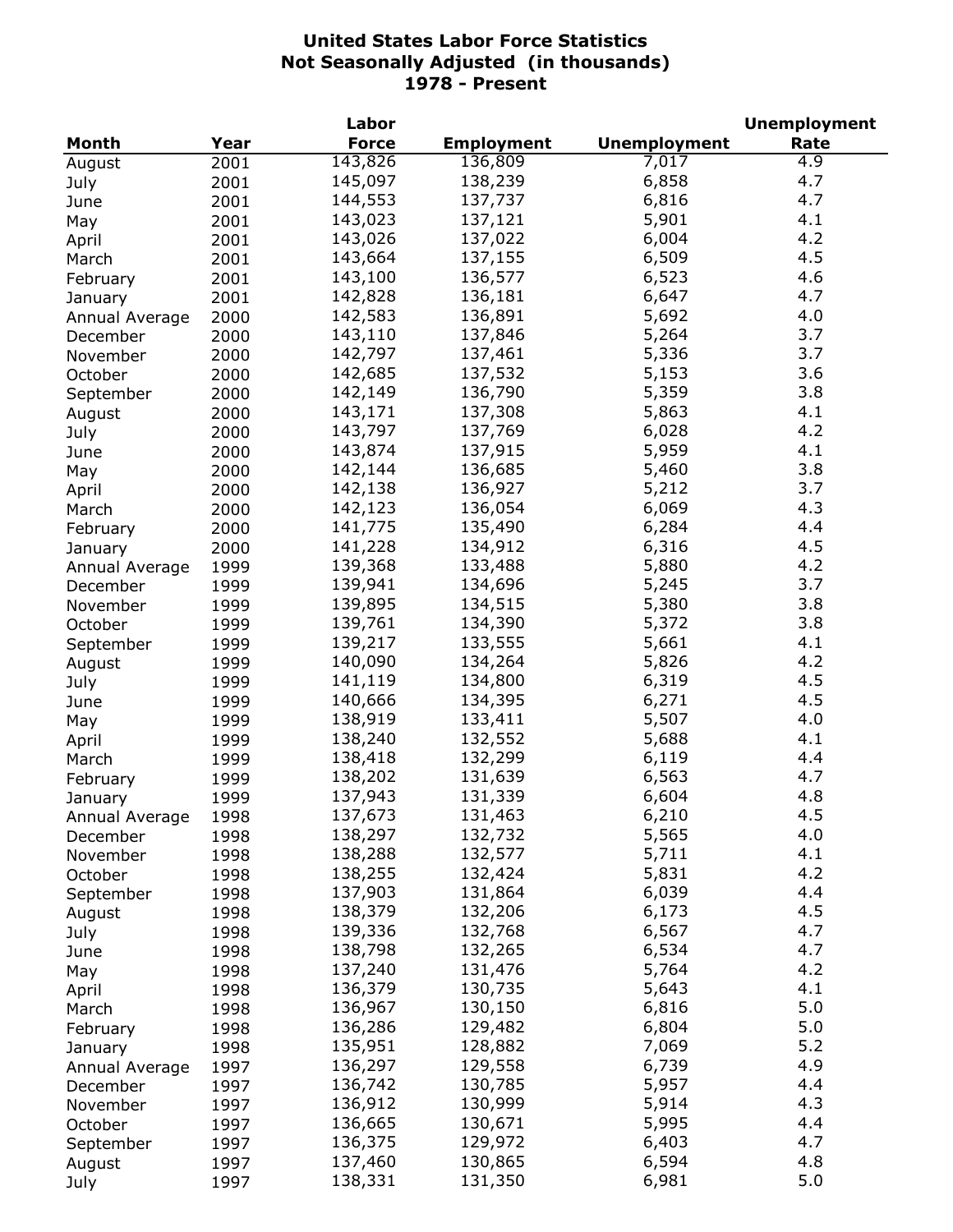|                |      | Labor        |                   |                     | <b>Unemployment</b> |
|----------------|------|--------------|-------------------|---------------------|---------------------|
| <b>Month</b>   | Year | <b>Force</b> | <b>Employment</b> | <b>Unemployment</b> | Rate                |
| June           | 1997 | 137,557      | 130,463           | 7,094               | 5.2                 |
| May            | 1997 | 135,963      | 129,565           | 6,398               | 4.7                 |
| April          | 1997 | 135,180      | 128,629           | 6,551               | 4.8                 |
| March          | 1997 | 135,524      | 128,125           | 7,399               | 5.5                 |
| February       | 1997 | 134,535      | 126,887           | 7,647               | 5.7                 |
| January        | 1997 | 134,317      | 126,384           | 7,933               | 5.9                 |
| Annual Average | 1996 | 133,943      | 126,708           | 7,236               | 5.4                 |
| December       | 1996 | 134,583      | 127,903           | 6,680               | 5.0                 |
| November       | 1996 | 134,973      | 128,157           | 6,816               | 5.0                 |
| October        | 1996 | 135,015      | 128,439           | 6,577               | 4.9                 |
|                | 1996 | 134,230      | 127,529           | 6,700               | 5.0                 |
| September      | 1996 | 135,011      | 128,143           | 6,868               | 5.1                 |
| August         |      | 136,272      | 128,579           | 7,693               | 5.6                 |
| July           | 1996 |              |                   |                     |                     |
| June           | 1996 | 135,083      | 127,706           | 7,377               | 5.5                 |
| May            | 1996 | 133,558      | 126,391           | 7,166               | 5.4                 |
| April          | 1996 | 132,512      | 125,388           | 7,124               | 5.4                 |
| March          | 1996 | 132,692      | 124,992           | 7,700               | 5.8                 |
| February       | 1996 | 131,995      | 124,137           | 7,858               | 6.0                 |
| January        | 1996 | 131,396      | 123,126           | 8,270               | 6.3                 |
| Annual Average | 1995 | 132,304      | 124,900           | 7,404               | 5.6                 |
| December       | 1995 | 132,008      | 125,136           | 6,872               | 5.2                 |
| November       | 1995 | 132,622      | 125,599           | 7,024               | 5.3                 |
| October        | 1995 | 132,863      | 125,979           | 6,884               | 5.2                 |
| September      | 1995 | 132,341      | 125,173           | 7,167               | 5.4                 |
| August         | 1995 | 133,383      | 125,926           | 7,457               | 5.6                 |
| July           | 1995 | 134,440      | 126,548           | 7,892               | 5.9                 |
| June           | 1995 | 133,447      | 125,720           | 7,727               | 5.8                 |
| May            | 1995 | 131,739      | 124,554           | 7,185               | 5.5                 |
| April          | 1995 | 131,657      | 124,278           | 7,378               | 5.6                 |
| March          | 1995 | 131,423      | 123,943           | 7,480               | 5.7                 |
| February       | 1995 | 131,028      | 123,343           | 7,685               | 5.9                 |
| January        | 1995 | 130,698      | 122,597           | 8,101               | 6.2                 |
| Annual Average | 1994 | 131,056      | 123,060           | 7,996               | 6.1                 |
| December       | 1994 | 131,418      | 124,729           | 6,690               | 5.1                 |
| November       | 1994 | 131,869      | 124,896           | 6,973               | $5.3$               |
| October        | 1994 | 131,879      | 124,724           | 7,155               | 5.4                 |
| September      | 1994 | 131,155      | 123,775           | 7,379               | 5.6                 |
| August         | 1994 | 132,361      | 124,493           | 7,868               | 5.9                 |
| July           | 1994 | 132,783      | 124,503           | 8,281               | 6.2                 |
| June           | 1994 | 132,115      | 123,864           | 8,251               | $6.2$               |
| May            | 1994 | 130,602      | 122,946           | 7,656               | 5.9                 |
| April          | 1994 | 129,682      | 121,604           | 8,078               | $6.2$               |
| March          | 1994 | 129,718      | 120,844           | 8,874               | 6.8                 |
|                |      | 129,764      | 120,503           | 9,262               | 7.1                 |
| February       | 1994 | 129,393      | 119,901           | 9,492               | 7.3                 |
| January        | 1994 | 129,200      | 120,259           | 8,940               | 6.9                 |
| Annual Average | 1993 |              |                   |                     |                     |
| December       | 1993 | 129,537      | 121,578           | 7,959               | 6.1                 |
| November       | 1993 | 129,662      | 121,568           | 8,094               | 6.2                 |
| October        | 1993 | 129,685      | 121,389           | 8,296               | 6.4                 |
| September      | 1993 | 128,975      | 120,673           | 8,302               | 6.4                 |
| August         | 1993 | 130,673      | 122,018           | 8,655               | 6.6                 |
| July           | 1993 | 131,574      | 122,352           | 9,223               | 7.0                 |
| June           | 1993 | 131,060      | 121,587           | 9,473               | 7.2                 |
| May            | 1993 | 128,949      | 120,142           | 8,807               | 6.8                 |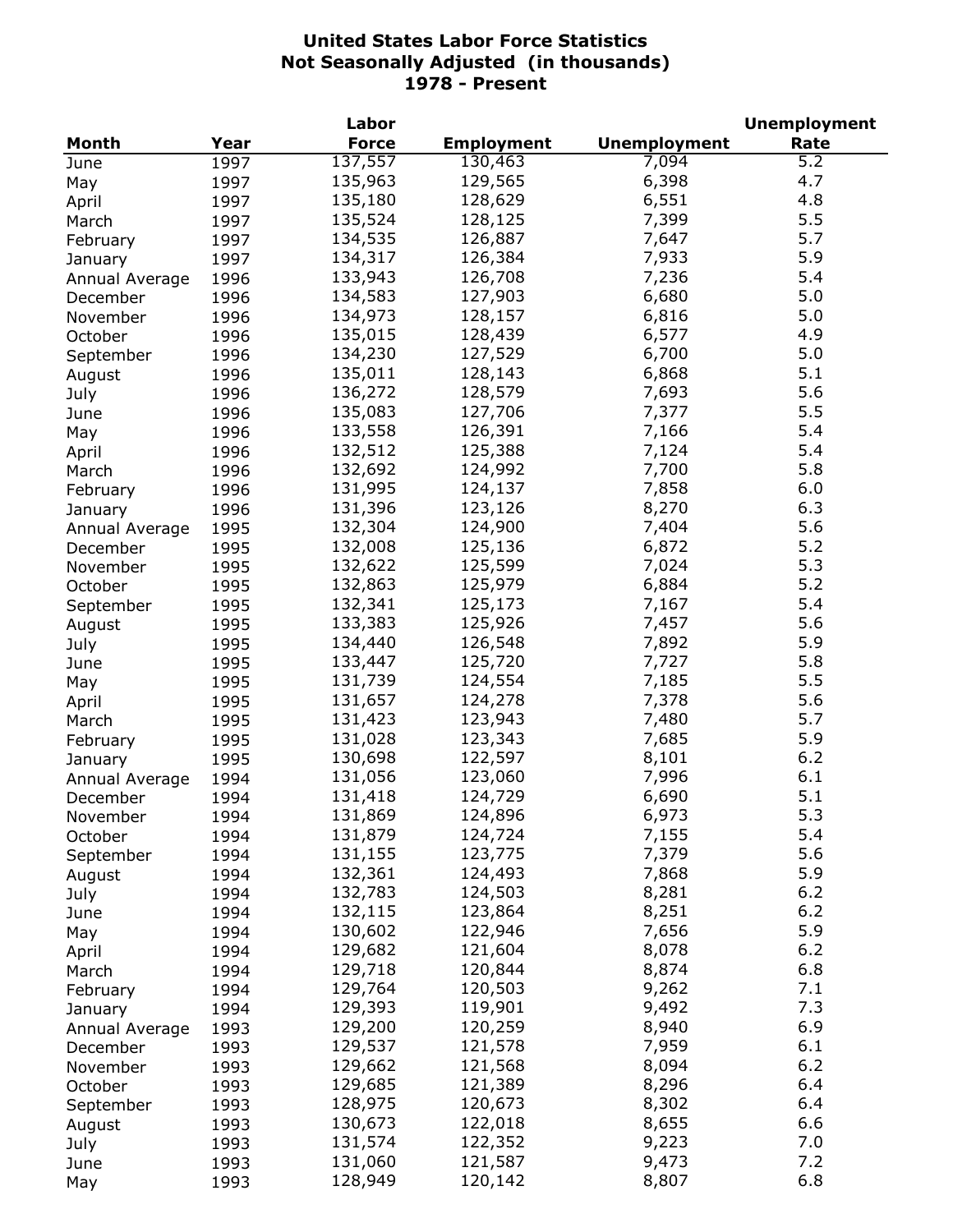| <b>Unemployment</b><br>Year<br><b>Force</b><br><b>Employment</b><br>Rate<br>Month<br>127,616<br>118,781<br>6.9<br>8,835<br>1993<br>9,478<br>7.4<br>127,829<br>118,350<br>1993<br>March<br>7.8<br>127,651<br>117,646<br>10,004<br>1993<br>February<br>8.0<br>127,186<br>117,027<br>10,158<br>1993<br>January<br>7.5<br>128,105<br>118,492<br>9,613<br>1992<br>Annual Average<br>128,035<br>118,990<br>9,045<br>7.1<br>1992<br>December<br>7.1<br>128,245<br>119,159<br>9,086<br>1992<br>November<br>6.9<br>127,998<br>119,185<br>8,813<br>1992<br>October<br>7.3<br>128,196<br>118,880<br>9,316<br>1992<br>September<br>129,676<br>120,070<br>9,605<br>7.4<br>1992<br>August<br>7.7<br>10,099<br>130,844<br>120,744<br>1992<br>July<br>10,366<br>8.0<br>130,197<br>119,831<br>1992<br>June<br>127,777<br>7.3<br>118,388<br>9,389<br>1992<br>May<br>126,911<br>117,776<br>9,135<br>7.2<br>1992<br>April<br>126,843<br>9,913<br>7.8<br>116,929<br>1992<br>March<br>126,425<br>116,024<br>10,401<br>8.2<br>1992<br>February<br>126,114<br>115,928<br>10,186<br>8.1<br>1992<br>January<br>126,346<br>6.8<br>117,718<br>8,628<br>1991<br>Annual Average<br>6.9<br>126,150<br>117,395<br>8,755<br>1991<br>December<br>117,972<br>6.7<br>126,466<br>8,494<br>1991<br>November<br>118,404<br>6.5<br>126,636<br>8,232<br>1991<br>October<br>6.5<br>126,426<br>118,156<br>8,270<br>1991<br>September<br>127,197<br>118,758<br>8,439<br>6.6<br>1991<br>August<br>128,458<br>119,666<br>8,792<br>6.8<br>1991<br>July<br>8,992<br>7.0<br>128,143<br>119,151<br>1991<br>June<br>6.7<br>125,863<br>117,428<br>8,435<br>1991<br>May<br>8,226<br>125,698<br>117,472<br>6.5<br>1991<br>April<br>8,995<br>7.2<br>125,435<br>116,440<br>1991<br>March<br>125,061<br>115,941<br>9,121<br>7.3<br>1991<br>February<br>124,623<br>115,837<br>8,787<br>7.1<br>1991<br>January<br>125,840<br>5.6<br>118,793<br>7,047<br>1990<br>Annual Average<br>125,635<br>7,525<br>6.0<br>118,110<br>1990<br>December<br>125,858<br>118,463<br>7,396<br>5.9<br>November<br>1990<br>126,067<br>119,175<br>6,892<br>5.5<br>1990<br>October<br>125,785<br>118,782<br>5.6<br>7,003<br>September<br>1990<br>5.5<br>120,096<br>7,008<br>127,105<br>1990<br>August<br>5.6<br>128,019<br>120,882<br>7,137<br>1990<br>July<br>5.4<br>127,407<br>120,523<br>6,884<br>1990<br>June<br>5.2<br>125,682<br>119,148<br>6,533<br>1990<br>May<br>5.3<br>124,837<br>118,218<br>6,620<br>1990<br>April<br>5.5<br>124,838<br>117,986<br>6,852<br>1990<br>March<br>5.9<br>124,487<br>117,192<br>7,296<br>1990<br>February<br>6.0<br>124,358<br>116,944<br>7,413<br>1990<br>January<br>5.3<br>123,869<br>117,342<br>6,528<br>1989<br>Annual Average<br>5.1<br>123,998<br>117,698<br>6,300<br>1989<br>December<br>5.2<br>124,664<br>118,168<br>6,495<br>1989<br>November<br>124,416<br>5.0<br>118,194<br>6,222<br>1989<br>October<br>123,828<br>117,498<br>5.1<br>6,330<br>1989<br>September<br>5.1<br>125,444<br>119,092<br>6,352<br>1989<br>August<br>126,238<br>119,502<br>5.3<br>6,736<br>1989<br>July<br>5.5<br>125,569<br>6,850<br>118,719<br>1989<br>June<br>123,196<br>5.0<br>117,039<br>6,156<br>1989<br>May<br>5.1<br>122,576<br>116,347<br>6,229<br>1989<br>April |       | Labor |  | <b>Unemployment</b> |
|---------------------------------------------------------------------------------------------------------------------------------------------------------------------------------------------------------------------------------------------------------------------------------------------------------------------------------------------------------------------------------------------------------------------------------------------------------------------------------------------------------------------------------------------------------------------------------------------------------------------------------------------------------------------------------------------------------------------------------------------------------------------------------------------------------------------------------------------------------------------------------------------------------------------------------------------------------------------------------------------------------------------------------------------------------------------------------------------------------------------------------------------------------------------------------------------------------------------------------------------------------------------------------------------------------------------------------------------------------------------------------------------------------------------------------------------------------------------------------------------------------------------------------------------------------------------------------------------------------------------------------------------------------------------------------------------------------------------------------------------------------------------------------------------------------------------------------------------------------------------------------------------------------------------------------------------------------------------------------------------------------------------------------------------------------------------------------------------------------------------------------------------------------------------------------------------------------------------------------------------------------------------------------------------------------------------------------------------------------------------------------------------------------------------------------------------------------------------------------------------------------------------------------------------------------------------------------------------------------------------------------------------------------------------------------------------------------------------------------------------------------------------------------------------------------------------------------------------------------------------------------------------------------------------------------------------------------------------------------------------------------------------------------------------------------------------------------------------------------------------------------------------------------------------------------------------------------------|-------|-------|--|---------------------|
|                                                                                                                                                                                                                                                                                                                                                                                                                                                                                                                                                                                                                                                                                                                                                                                                                                                                                                                                                                                                                                                                                                                                                                                                                                                                                                                                                                                                                                                                                                                                                                                                                                                                                                                                                                                                                                                                                                                                                                                                                                                                                                                                                                                                                                                                                                                                                                                                                                                                                                                                                                                                                                                                                                                                                                                                                                                                                                                                                                                                                                                                                                                                                                                                               |       |       |  |                     |
|                                                                                                                                                                                                                                                                                                                                                                                                                                                                                                                                                                                                                                                                                                                                                                                                                                                                                                                                                                                                                                                                                                                                                                                                                                                                                                                                                                                                                                                                                                                                                                                                                                                                                                                                                                                                                                                                                                                                                                                                                                                                                                                                                                                                                                                                                                                                                                                                                                                                                                                                                                                                                                                                                                                                                                                                                                                                                                                                                                                                                                                                                                                                                                                                               | April |       |  |                     |
|                                                                                                                                                                                                                                                                                                                                                                                                                                                                                                                                                                                                                                                                                                                                                                                                                                                                                                                                                                                                                                                                                                                                                                                                                                                                                                                                                                                                                                                                                                                                                                                                                                                                                                                                                                                                                                                                                                                                                                                                                                                                                                                                                                                                                                                                                                                                                                                                                                                                                                                                                                                                                                                                                                                                                                                                                                                                                                                                                                                                                                                                                                                                                                                                               |       |       |  |                     |
|                                                                                                                                                                                                                                                                                                                                                                                                                                                                                                                                                                                                                                                                                                                                                                                                                                                                                                                                                                                                                                                                                                                                                                                                                                                                                                                                                                                                                                                                                                                                                                                                                                                                                                                                                                                                                                                                                                                                                                                                                                                                                                                                                                                                                                                                                                                                                                                                                                                                                                                                                                                                                                                                                                                                                                                                                                                                                                                                                                                                                                                                                                                                                                                                               |       |       |  |                     |
|                                                                                                                                                                                                                                                                                                                                                                                                                                                                                                                                                                                                                                                                                                                                                                                                                                                                                                                                                                                                                                                                                                                                                                                                                                                                                                                                                                                                                                                                                                                                                                                                                                                                                                                                                                                                                                                                                                                                                                                                                                                                                                                                                                                                                                                                                                                                                                                                                                                                                                                                                                                                                                                                                                                                                                                                                                                                                                                                                                                                                                                                                                                                                                                                               |       |       |  |                     |
|                                                                                                                                                                                                                                                                                                                                                                                                                                                                                                                                                                                                                                                                                                                                                                                                                                                                                                                                                                                                                                                                                                                                                                                                                                                                                                                                                                                                                                                                                                                                                                                                                                                                                                                                                                                                                                                                                                                                                                                                                                                                                                                                                                                                                                                                                                                                                                                                                                                                                                                                                                                                                                                                                                                                                                                                                                                                                                                                                                                                                                                                                                                                                                                                               |       |       |  |                     |
|                                                                                                                                                                                                                                                                                                                                                                                                                                                                                                                                                                                                                                                                                                                                                                                                                                                                                                                                                                                                                                                                                                                                                                                                                                                                                                                                                                                                                                                                                                                                                                                                                                                                                                                                                                                                                                                                                                                                                                                                                                                                                                                                                                                                                                                                                                                                                                                                                                                                                                                                                                                                                                                                                                                                                                                                                                                                                                                                                                                                                                                                                                                                                                                                               |       |       |  |                     |
|                                                                                                                                                                                                                                                                                                                                                                                                                                                                                                                                                                                                                                                                                                                                                                                                                                                                                                                                                                                                                                                                                                                                                                                                                                                                                                                                                                                                                                                                                                                                                                                                                                                                                                                                                                                                                                                                                                                                                                                                                                                                                                                                                                                                                                                                                                                                                                                                                                                                                                                                                                                                                                                                                                                                                                                                                                                                                                                                                                                                                                                                                                                                                                                                               |       |       |  |                     |
|                                                                                                                                                                                                                                                                                                                                                                                                                                                                                                                                                                                                                                                                                                                                                                                                                                                                                                                                                                                                                                                                                                                                                                                                                                                                                                                                                                                                                                                                                                                                                                                                                                                                                                                                                                                                                                                                                                                                                                                                                                                                                                                                                                                                                                                                                                                                                                                                                                                                                                                                                                                                                                                                                                                                                                                                                                                                                                                                                                                                                                                                                                                                                                                                               |       |       |  |                     |
|                                                                                                                                                                                                                                                                                                                                                                                                                                                                                                                                                                                                                                                                                                                                                                                                                                                                                                                                                                                                                                                                                                                                                                                                                                                                                                                                                                                                                                                                                                                                                                                                                                                                                                                                                                                                                                                                                                                                                                                                                                                                                                                                                                                                                                                                                                                                                                                                                                                                                                                                                                                                                                                                                                                                                                                                                                                                                                                                                                                                                                                                                                                                                                                                               |       |       |  |                     |
|                                                                                                                                                                                                                                                                                                                                                                                                                                                                                                                                                                                                                                                                                                                                                                                                                                                                                                                                                                                                                                                                                                                                                                                                                                                                                                                                                                                                                                                                                                                                                                                                                                                                                                                                                                                                                                                                                                                                                                                                                                                                                                                                                                                                                                                                                                                                                                                                                                                                                                                                                                                                                                                                                                                                                                                                                                                                                                                                                                                                                                                                                                                                                                                                               |       |       |  |                     |
|                                                                                                                                                                                                                                                                                                                                                                                                                                                                                                                                                                                                                                                                                                                                                                                                                                                                                                                                                                                                                                                                                                                                                                                                                                                                                                                                                                                                                                                                                                                                                                                                                                                                                                                                                                                                                                                                                                                                                                                                                                                                                                                                                                                                                                                                                                                                                                                                                                                                                                                                                                                                                                                                                                                                                                                                                                                                                                                                                                                                                                                                                                                                                                                                               |       |       |  |                     |
|                                                                                                                                                                                                                                                                                                                                                                                                                                                                                                                                                                                                                                                                                                                                                                                                                                                                                                                                                                                                                                                                                                                                                                                                                                                                                                                                                                                                                                                                                                                                                                                                                                                                                                                                                                                                                                                                                                                                                                                                                                                                                                                                                                                                                                                                                                                                                                                                                                                                                                                                                                                                                                                                                                                                                                                                                                                                                                                                                                                                                                                                                                                                                                                                               |       |       |  |                     |
|                                                                                                                                                                                                                                                                                                                                                                                                                                                                                                                                                                                                                                                                                                                                                                                                                                                                                                                                                                                                                                                                                                                                                                                                                                                                                                                                                                                                                                                                                                                                                                                                                                                                                                                                                                                                                                                                                                                                                                                                                                                                                                                                                                                                                                                                                                                                                                                                                                                                                                                                                                                                                                                                                                                                                                                                                                                                                                                                                                                                                                                                                                                                                                                                               |       |       |  |                     |
|                                                                                                                                                                                                                                                                                                                                                                                                                                                                                                                                                                                                                                                                                                                                                                                                                                                                                                                                                                                                                                                                                                                                                                                                                                                                                                                                                                                                                                                                                                                                                                                                                                                                                                                                                                                                                                                                                                                                                                                                                                                                                                                                                                                                                                                                                                                                                                                                                                                                                                                                                                                                                                                                                                                                                                                                                                                                                                                                                                                                                                                                                                                                                                                                               |       |       |  |                     |
|                                                                                                                                                                                                                                                                                                                                                                                                                                                                                                                                                                                                                                                                                                                                                                                                                                                                                                                                                                                                                                                                                                                                                                                                                                                                                                                                                                                                                                                                                                                                                                                                                                                                                                                                                                                                                                                                                                                                                                                                                                                                                                                                                                                                                                                                                                                                                                                                                                                                                                                                                                                                                                                                                                                                                                                                                                                                                                                                                                                                                                                                                                                                                                                                               |       |       |  |                     |
|                                                                                                                                                                                                                                                                                                                                                                                                                                                                                                                                                                                                                                                                                                                                                                                                                                                                                                                                                                                                                                                                                                                                                                                                                                                                                                                                                                                                                                                                                                                                                                                                                                                                                                                                                                                                                                                                                                                                                                                                                                                                                                                                                                                                                                                                                                                                                                                                                                                                                                                                                                                                                                                                                                                                                                                                                                                                                                                                                                                                                                                                                                                                                                                                               |       |       |  |                     |
|                                                                                                                                                                                                                                                                                                                                                                                                                                                                                                                                                                                                                                                                                                                                                                                                                                                                                                                                                                                                                                                                                                                                                                                                                                                                                                                                                                                                                                                                                                                                                                                                                                                                                                                                                                                                                                                                                                                                                                                                                                                                                                                                                                                                                                                                                                                                                                                                                                                                                                                                                                                                                                                                                                                                                                                                                                                                                                                                                                                                                                                                                                                                                                                                               |       |       |  |                     |
|                                                                                                                                                                                                                                                                                                                                                                                                                                                                                                                                                                                                                                                                                                                                                                                                                                                                                                                                                                                                                                                                                                                                                                                                                                                                                                                                                                                                                                                                                                                                                                                                                                                                                                                                                                                                                                                                                                                                                                                                                                                                                                                                                                                                                                                                                                                                                                                                                                                                                                                                                                                                                                                                                                                                                                                                                                                                                                                                                                                                                                                                                                                                                                                                               |       |       |  |                     |
|                                                                                                                                                                                                                                                                                                                                                                                                                                                                                                                                                                                                                                                                                                                                                                                                                                                                                                                                                                                                                                                                                                                                                                                                                                                                                                                                                                                                                                                                                                                                                                                                                                                                                                                                                                                                                                                                                                                                                                                                                                                                                                                                                                                                                                                                                                                                                                                                                                                                                                                                                                                                                                                                                                                                                                                                                                                                                                                                                                                                                                                                                                                                                                                                               |       |       |  |                     |
|                                                                                                                                                                                                                                                                                                                                                                                                                                                                                                                                                                                                                                                                                                                                                                                                                                                                                                                                                                                                                                                                                                                                                                                                                                                                                                                                                                                                                                                                                                                                                                                                                                                                                                                                                                                                                                                                                                                                                                                                                                                                                                                                                                                                                                                                                                                                                                                                                                                                                                                                                                                                                                                                                                                                                                                                                                                                                                                                                                                                                                                                                                                                                                                                               |       |       |  |                     |
|                                                                                                                                                                                                                                                                                                                                                                                                                                                                                                                                                                                                                                                                                                                                                                                                                                                                                                                                                                                                                                                                                                                                                                                                                                                                                                                                                                                                                                                                                                                                                                                                                                                                                                                                                                                                                                                                                                                                                                                                                                                                                                                                                                                                                                                                                                                                                                                                                                                                                                                                                                                                                                                                                                                                                                                                                                                                                                                                                                                                                                                                                                                                                                                                               |       |       |  |                     |
|                                                                                                                                                                                                                                                                                                                                                                                                                                                                                                                                                                                                                                                                                                                                                                                                                                                                                                                                                                                                                                                                                                                                                                                                                                                                                                                                                                                                                                                                                                                                                                                                                                                                                                                                                                                                                                                                                                                                                                                                                                                                                                                                                                                                                                                                                                                                                                                                                                                                                                                                                                                                                                                                                                                                                                                                                                                                                                                                                                                                                                                                                                                                                                                                               |       |       |  |                     |
|                                                                                                                                                                                                                                                                                                                                                                                                                                                                                                                                                                                                                                                                                                                                                                                                                                                                                                                                                                                                                                                                                                                                                                                                                                                                                                                                                                                                                                                                                                                                                                                                                                                                                                                                                                                                                                                                                                                                                                                                                                                                                                                                                                                                                                                                                                                                                                                                                                                                                                                                                                                                                                                                                                                                                                                                                                                                                                                                                                                                                                                                                                                                                                                                               |       |       |  |                     |
|                                                                                                                                                                                                                                                                                                                                                                                                                                                                                                                                                                                                                                                                                                                                                                                                                                                                                                                                                                                                                                                                                                                                                                                                                                                                                                                                                                                                                                                                                                                                                                                                                                                                                                                                                                                                                                                                                                                                                                                                                                                                                                                                                                                                                                                                                                                                                                                                                                                                                                                                                                                                                                                                                                                                                                                                                                                                                                                                                                                                                                                                                                                                                                                                               |       |       |  |                     |
|                                                                                                                                                                                                                                                                                                                                                                                                                                                                                                                                                                                                                                                                                                                                                                                                                                                                                                                                                                                                                                                                                                                                                                                                                                                                                                                                                                                                                                                                                                                                                                                                                                                                                                                                                                                                                                                                                                                                                                                                                                                                                                                                                                                                                                                                                                                                                                                                                                                                                                                                                                                                                                                                                                                                                                                                                                                                                                                                                                                                                                                                                                                                                                                                               |       |       |  |                     |
|                                                                                                                                                                                                                                                                                                                                                                                                                                                                                                                                                                                                                                                                                                                                                                                                                                                                                                                                                                                                                                                                                                                                                                                                                                                                                                                                                                                                                                                                                                                                                                                                                                                                                                                                                                                                                                                                                                                                                                                                                                                                                                                                                                                                                                                                                                                                                                                                                                                                                                                                                                                                                                                                                                                                                                                                                                                                                                                                                                                                                                                                                                                                                                                                               |       |       |  |                     |
|                                                                                                                                                                                                                                                                                                                                                                                                                                                                                                                                                                                                                                                                                                                                                                                                                                                                                                                                                                                                                                                                                                                                                                                                                                                                                                                                                                                                                                                                                                                                                                                                                                                                                                                                                                                                                                                                                                                                                                                                                                                                                                                                                                                                                                                                                                                                                                                                                                                                                                                                                                                                                                                                                                                                                                                                                                                                                                                                                                                                                                                                                                                                                                                                               |       |       |  |                     |
|                                                                                                                                                                                                                                                                                                                                                                                                                                                                                                                                                                                                                                                                                                                                                                                                                                                                                                                                                                                                                                                                                                                                                                                                                                                                                                                                                                                                                                                                                                                                                                                                                                                                                                                                                                                                                                                                                                                                                                                                                                                                                                                                                                                                                                                                                                                                                                                                                                                                                                                                                                                                                                                                                                                                                                                                                                                                                                                                                                                                                                                                                                                                                                                                               |       |       |  |                     |
|                                                                                                                                                                                                                                                                                                                                                                                                                                                                                                                                                                                                                                                                                                                                                                                                                                                                                                                                                                                                                                                                                                                                                                                                                                                                                                                                                                                                                                                                                                                                                                                                                                                                                                                                                                                                                                                                                                                                                                                                                                                                                                                                                                                                                                                                                                                                                                                                                                                                                                                                                                                                                                                                                                                                                                                                                                                                                                                                                                                                                                                                                                                                                                                                               |       |       |  |                     |
|                                                                                                                                                                                                                                                                                                                                                                                                                                                                                                                                                                                                                                                                                                                                                                                                                                                                                                                                                                                                                                                                                                                                                                                                                                                                                                                                                                                                                                                                                                                                                                                                                                                                                                                                                                                                                                                                                                                                                                                                                                                                                                                                                                                                                                                                                                                                                                                                                                                                                                                                                                                                                                                                                                                                                                                                                                                                                                                                                                                                                                                                                                                                                                                                               |       |       |  |                     |
|                                                                                                                                                                                                                                                                                                                                                                                                                                                                                                                                                                                                                                                                                                                                                                                                                                                                                                                                                                                                                                                                                                                                                                                                                                                                                                                                                                                                                                                                                                                                                                                                                                                                                                                                                                                                                                                                                                                                                                                                                                                                                                                                                                                                                                                                                                                                                                                                                                                                                                                                                                                                                                                                                                                                                                                                                                                                                                                                                                                                                                                                                                                                                                                                               |       |       |  |                     |
|                                                                                                                                                                                                                                                                                                                                                                                                                                                                                                                                                                                                                                                                                                                                                                                                                                                                                                                                                                                                                                                                                                                                                                                                                                                                                                                                                                                                                                                                                                                                                                                                                                                                                                                                                                                                                                                                                                                                                                                                                                                                                                                                                                                                                                                                                                                                                                                                                                                                                                                                                                                                                                                                                                                                                                                                                                                                                                                                                                                                                                                                                                                                                                                                               |       |       |  |                     |
|                                                                                                                                                                                                                                                                                                                                                                                                                                                                                                                                                                                                                                                                                                                                                                                                                                                                                                                                                                                                                                                                                                                                                                                                                                                                                                                                                                                                                                                                                                                                                                                                                                                                                                                                                                                                                                                                                                                                                                                                                                                                                                                                                                                                                                                                                                                                                                                                                                                                                                                                                                                                                                                                                                                                                                                                                                                                                                                                                                                                                                                                                                                                                                                                               |       |       |  |                     |
|                                                                                                                                                                                                                                                                                                                                                                                                                                                                                                                                                                                                                                                                                                                                                                                                                                                                                                                                                                                                                                                                                                                                                                                                                                                                                                                                                                                                                                                                                                                                                                                                                                                                                                                                                                                                                                                                                                                                                                                                                                                                                                                                                                                                                                                                                                                                                                                                                                                                                                                                                                                                                                                                                                                                                                                                                                                                                                                                                                                                                                                                                                                                                                                                               |       |       |  |                     |
|                                                                                                                                                                                                                                                                                                                                                                                                                                                                                                                                                                                                                                                                                                                                                                                                                                                                                                                                                                                                                                                                                                                                                                                                                                                                                                                                                                                                                                                                                                                                                                                                                                                                                                                                                                                                                                                                                                                                                                                                                                                                                                                                                                                                                                                                                                                                                                                                                                                                                                                                                                                                                                                                                                                                                                                                                                                                                                                                                                                                                                                                                                                                                                                                               |       |       |  |                     |
|                                                                                                                                                                                                                                                                                                                                                                                                                                                                                                                                                                                                                                                                                                                                                                                                                                                                                                                                                                                                                                                                                                                                                                                                                                                                                                                                                                                                                                                                                                                                                                                                                                                                                                                                                                                                                                                                                                                                                                                                                                                                                                                                                                                                                                                                                                                                                                                                                                                                                                                                                                                                                                                                                                                                                                                                                                                                                                                                                                                                                                                                                                                                                                                                               |       |       |  |                     |
|                                                                                                                                                                                                                                                                                                                                                                                                                                                                                                                                                                                                                                                                                                                                                                                                                                                                                                                                                                                                                                                                                                                                                                                                                                                                                                                                                                                                                                                                                                                                                                                                                                                                                                                                                                                                                                                                                                                                                                                                                                                                                                                                                                                                                                                                                                                                                                                                                                                                                                                                                                                                                                                                                                                                                                                                                                                                                                                                                                                                                                                                                                                                                                                                               |       |       |  |                     |
|                                                                                                                                                                                                                                                                                                                                                                                                                                                                                                                                                                                                                                                                                                                                                                                                                                                                                                                                                                                                                                                                                                                                                                                                                                                                                                                                                                                                                                                                                                                                                                                                                                                                                                                                                                                                                                                                                                                                                                                                                                                                                                                                                                                                                                                                                                                                                                                                                                                                                                                                                                                                                                                                                                                                                                                                                                                                                                                                                                                                                                                                                                                                                                                                               |       |       |  |                     |
|                                                                                                                                                                                                                                                                                                                                                                                                                                                                                                                                                                                                                                                                                                                                                                                                                                                                                                                                                                                                                                                                                                                                                                                                                                                                                                                                                                                                                                                                                                                                                                                                                                                                                                                                                                                                                                                                                                                                                                                                                                                                                                                                                                                                                                                                                                                                                                                                                                                                                                                                                                                                                                                                                                                                                                                                                                                                                                                                                                                                                                                                                                                                                                                                               |       |       |  |                     |
|                                                                                                                                                                                                                                                                                                                                                                                                                                                                                                                                                                                                                                                                                                                                                                                                                                                                                                                                                                                                                                                                                                                                                                                                                                                                                                                                                                                                                                                                                                                                                                                                                                                                                                                                                                                                                                                                                                                                                                                                                                                                                                                                                                                                                                                                                                                                                                                                                                                                                                                                                                                                                                                                                                                                                                                                                                                                                                                                                                                                                                                                                                                                                                                                               |       |       |  |                     |
|                                                                                                                                                                                                                                                                                                                                                                                                                                                                                                                                                                                                                                                                                                                                                                                                                                                                                                                                                                                                                                                                                                                                                                                                                                                                                                                                                                                                                                                                                                                                                                                                                                                                                                                                                                                                                                                                                                                                                                                                                                                                                                                                                                                                                                                                                                                                                                                                                                                                                                                                                                                                                                                                                                                                                                                                                                                                                                                                                                                                                                                                                                                                                                                                               |       |       |  |                     |
|                                                                                                                                                                                                                                                                                                                                                                                                                                                                                                                                                                                                                                                                                                                                                                                                                                                                                                                                                                                                                                                                                                                                                                                                                                                                                                                                                                                                                                                                                                                                                                                                                                                                                                                                                                                                                                                                                                                                                                                                                                                                                                                                                                                                                                                                                                                                                                                                                                                                                                                                                                                                                                                                                                                                                                                                                                                                                                                                                                                                                                                                                                                                                                                                               |       |       |  |                     |
|                                                                                                                                                                                                                                                                                                                                                                                                                                                                                                                                                                                                                                                                                                                                                                                                                                                                                                                                                                                                                                                                                                                                                                                                                                                                                                                                                                                                                                                                                                                                                                                                                                                                                                                                                                                                                                                                                                                                                                                                                                                                                                                                                                                                                                                                                                                                                                                                                                                                                                                                                                                                                                                                                                                                                                                                                                                                                                                                                                                                                                                                                                                                                                                                               |       |       |  |                     |
|                                                                                                                                                                                                                                                                                                                                                                                                                                                                                                                                                                                                                                                                                                                                                                                                                                                                                                                                                                                                                                                                                                                                                                                                                                                                                                                                                                                                                                                                                                                                                                                                                                                                                                                                                                                                                                                                                                                                                                                                                                                                                                                                                                                                                                                                                                                                                                                                                                                                                                                                                                                                                                                                                                                                                                                                                                                                                                                                                                                                                                                                                                                                                                                                               |       |       |  |                     |
|                                                                                                                                                                                                                                                                                                                                                                                                                                                                                                                                                                                                                                                                                                                                                                                                                                                                                                                                                                                                                                                                                                                                                                                                                                                                                                                                                                                                                                                                                                                                                                                                                                                                                                                                                                                                                                                                                                                                                                                                                                                                                                                                                                                                                                                                                                                                                                                                                                                                                                                                                                                                                                                                                                                                                                                                                                                                                                                                                                                                                                                                                                                                                                                                               |       |       |  |                     |
|                                                                                                                                                                                                                                                                                                                                                                                                                                                                                                                                                                                                                                                                                                                                                                                                                                                                                                                                                                                                                                                                                                                                                                                                                                                                                                                                                                                                                                                                                                                                                                                                                                                                                                                                                                                                                                                                                                                                                                                                                                                                                                                                                                                                                                                                                                                                                                                                                                                                                                                                                                                                                                                                                                                                                                                                                                                                                                                                                                                                                                                                                                                                                                                                               |       |       |  |                     |
|                                                                                                                                                                                                                                                                                                                                                                                                                                                                                                                                                                                                                                                                                                                                                                                                                                                                                                                                                                                                                                                                                                                                                                                                                                                                                                                                                                                                                                                                                                                                                                                                                                                                                                                                                                                                                                                                                                                                                                                                                                                                                                                                                                                                                                                                                                                                                                                                                                                                                                                                                                                                                                                                                                                                                                                                                                                                                                                                                                                                                                                                                                                                                                                                               |       |       |  |                     |
|                                                                                                                                                                                                                                                                                                                                                                                                                                                                                                                                                                                                                                                                                                                                                                                                                                                                                                                                                                                                                                                                                                                                                                                                                                                                                                                                                                                                                                                                                                                                                                                                                                                                                                                                                                                                                                                                                                                                                                                                                                                                                                                                                                                                                                                                                                                                                                                                                                                                                                                                                                                                                                                                                                                                                                                                                                                                                                                                                                                                                                                                                                                                                                                                               |       |       |  |                     |
|                                                                                                                                                                                                                                                                                                                                                                                                                                                                                                                                                                                                                                                                                                                                                                                                                                                                                                                                                                                                                                                                                                                                                                                                                                                                                                                                                                                                                                                                                                                                                                                                                                                                                                                                                                                                                                                                                                                                                                                                                                                                                                                                                                                                                                                                                                                                                                                                                                                                                                                                                                                                                                                                                                                                                                                                                                                                                                                                                                                                                                                                                                                                                                                                               |       |       |  |                     |
|                                                                                                                                                                                                                                                                                                                                                                                                                                                                                                                                                                                                                                                                                                                                                                                                                                                                                                                                                                                                                                                                                                                                                                                                                                                                                                                                                                                                                                                                                                                                                                                                                                                                                                                                                                                                                                                                                                                                                                                                                                                                                                                                                                                                                                                                                                                                                                                                                                                                                                                                                                                                                                                                                                                                                                                                                                                                                                                                                                                                                                                                                                                                                                                                               |       |       |  |                     |
|                                                                                                                                                                                                                                                                                                                                                                                                                                                                                                                                                                                                                                                                                                                                                                                                                                                                                                                                                                                                                                                                                                                                                                                                                                                                                                                                                                                                                                                                                                                                                                                                                                                                                                                                                                                                                                                                                                                                                                                                                                                                                                                                                                                                                                                                                                                                                                                                                                                                                                                                                                                                                                                                                                                                                                                                                                                                                                                                                                                                                                                                                                                                                                                                               |       |       |  |                     |
|                                                                                                                                                                                                                                                                                                                                                                                                                                                                                                                                                                                                                                                                                                                                                                                                                                                                                                                                                                                                                                                                                                                                                                                                                                                                                                                                                                                                                                                                                                                                                                                                                                                                                                                                                                                                                                                                                                                                                                                                                                                                                                                                                                                                                                                                                                                                                                                                                                                                                                                                                                                                                                                                                                                                                                                                                                                                                                                                                                                                                                                                                                                                                                                                               |       |       |  |                     |
|                                                                                                                                                                                                                                                                                                                                                                                                                                                                                                                                                                                                                                                                                                                                                                                                                                                                                                                                                                                                                                                                                                                                                                                                                                                                                                                                                                                                                                                                                                                                                                                                                                                                                                                                                                                                                                                                                                                                                                                                                                                                                                                                                                                                                                                                                                                                                                                                                                                                                                                                                                                                                                                                                                                                                                                                                                                                                                                                                                                                                                                                                                                                                                                                               |       |       |  |                     |
| 5.2<br>122,223<br>115,844<br>6,378<br>1989                                                                                                                                                                                                                                                                                                                                                                                                                                                                                                                                                                                                                                                                                                                                                                                                                                                                                                                                                                                                                                                                                                                                                                                                                                                                                                                                                                                                                                                                                                                                                                                                                                                                                                                                                                                                                                                                                                                                                                                                                                                                                                                                                                                                                                                                                                                                                                                                                                                                                                                                                                                                                                                                                                                                                                                                                                                                                                                                                                                                                                                                                                                                                                    | March |       |  |                     |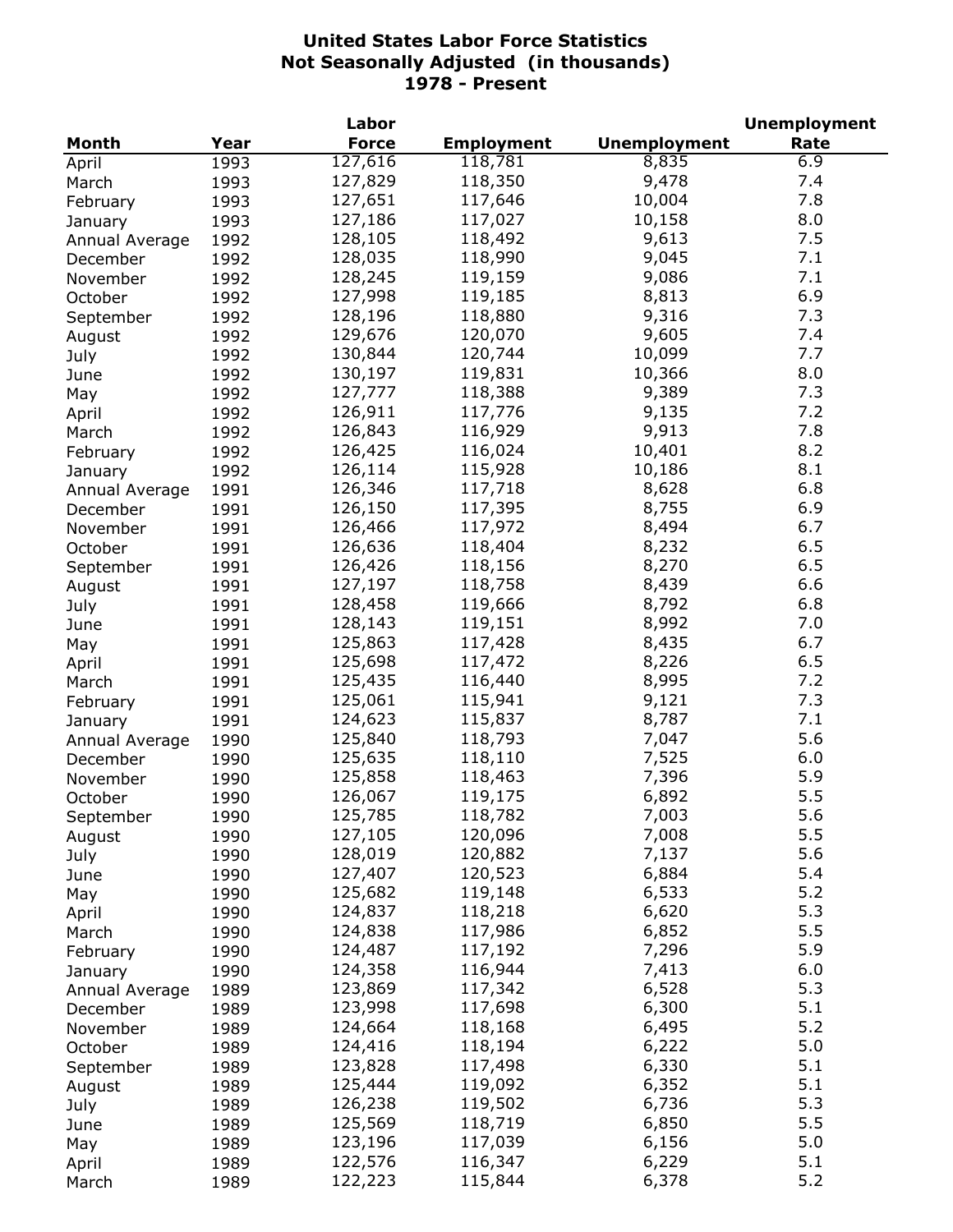|                |      | Labor        |                   |                     | <b>Unemployment</b> |
|----------------|------|--------------|-------------------|---------------------|---------------------|
| <b>Month</b>   | Year | <b>Force</b> | <b>Employment</b> | <b>Unemployment</b> | Rate                |
| February       | 1989 | 121,906      | 115,023           | 6,883               | 5.6                 |
| January        | 1989 | 122,095      | 114,786           | 7,309               | 6.0                 |
| Annual Average | 1988 | 121,669      | 114,968           | 6,701               | 5.5                 |
| December       | 1988 | 122,120      | 115,978           | 6,142               | 5.0                 |
| November       | 1988 | 122,639      | 116,314           | 6,325               | 5.2                 |
| October        | 1988 | 122,432      | 116,250           | 6,182               | 5.0                 |
| September      | 1988 | 121,842      | 115,474           | 6,368               | 5.2                 |
| August         | 1988 | 123,396      | 116,737           | 6,659               | 5.4                 |
| July           | 1988 | 123,888      | 117,066           | 6,823               | 5.5                 |
| June           | 1988 | 123,028      | 116,209           | 6,819               | 5.5                 |
| May            | 1988 | 120,775      | 114,222           | 6,553               | 5.4                 |
| April          | 1988 | 120,264      | 113,905           | 6,359               | 5.3                 |
|                | 1988 | 119,957      | 112,867           | 7,090               | 5.9                 |
| March          |      | 119,942      | 112,460           | 7,482               | 6.2                 |
| February       | 1988 | 119,742      |                   |                     | 6.3                 |
| January        | 1988 |              | 112,139           | 7,603               | 6.2                 |
| Annual Average | 1987 | 119,865      | 112,440           | 7,425               |                     |
| December       | 1987 | 120,206      | 113,679           | 6,526               | 5.4                 |
| November       | 1987 | 120,611      | 113,809           | 6,802               | 5.6                 |
| October        | 1987 | 120,744      | 113,898           | 6,845               | 5.7                 |
| September      | 1987 | 119,884      | 113,027           | 6,857               | 5.7                 |
| August         | 1987 | 121,614      | 114,527           | 7,088               | 5.8                 |
| July           | 1987 | 122,105      | 114,652           | 7,453               | 6.1                 |
| June           | 1987 | 121,153      | 113,498           | 7,655               | 6.3                 |
| May            | 1987 | 119,695      | 112,377           | 7,318               | 6.1                 |
| April          | 1987 | 118,347      | 111,041           | 7,306               | 6.2                 |
| March          | 1987 | 118,353      | 110,229           | 8,124               | 6.9                 |
| February       | 1987 | 117,967      | 109,464           | 8,503               | 7.2                 |
| January        | 1987 | 117,703      | 109,084           | 8,620               | 7.3                 |
| Annual Average | 1986 | 117,834      | 109,597           | 8,237               | 7.0                 |
| December       | 1986 | 118,049      | 110,588           | 7,461               | 6.3                 |
| November       | 1986 | 118,623      | 110,751           | 7,872               | 6.6                 |
| October        | 1986 | 118,699      | 110,857           | 7,842               | 6.6                 |
| September      | 1986 | 118,244      | 110,229           | 8,015               | 6.8                 |
| August         | 1986 | 119,471      | 111,515           | 7,955               | 6.7                 |
| July           | 1986 | 120,303      | 111,832           | 8,471               | 7.0                 |
| June           | 1986 | 119,644      | 110,869           | 8,775               | 7.3                 |
| May            | 1986 | 117,199      | 109,041           | 8,158               | 7.0                 |
| April          | 1986 | 116,317      | 108,201           | 8,115               | 7.0                 |
| March          | 1986 | 116,309      | 107,643           | 8,667               | 7.5                 |
| February       | 1986 | 115,725      | 106,685           | 9,041               | 7.8                 |
| January        | 1986 | 115,431      | 106,959           | 8,472               | 7.3                 |
| Annual Average | 1985 | 115,461      | 107,150           | 8,312               | 7.2                 |
| December       | 1985 | 115,780      | 108,063           | 7,717               | 6.7                 |
| November       | 1985 | 116,097      | 108,282           | 7,815               | 6.7                 |
|                |      | 116,346      | 108,428           | 7,917               | 6.8                 |
| October        | 1985 | 115,850      | 107,867           | 7,984               | 6.9                 |
| September      | 1985 | 116,679      | 108,628           | 8,051               | 6.9                 |
| August         | 1985 |              |                   |                     |                     |
| July           | 1985 | 117,536      | 108,854           | 8,682               | 7.4                 |
| June           | 1985 | 116,572      | 107,819           | 8,753               | 7.5                 |
| May            | 1985 | 114,890      | 106,880           | 8,011               | 7.0                 |
| April          | 1985 | 114,325      | 106,175           | 8,150               | 7.1                 |
| March          | 1985 | 114,394      | 105,768           | 8,625               | 7.5                 |
| February       | 1985 | 113,592      | 104,690           | 8,902               | 7.8                 |
| January        | 1985 | 113,475      | 104,344           | 9,131               | 8.0                 |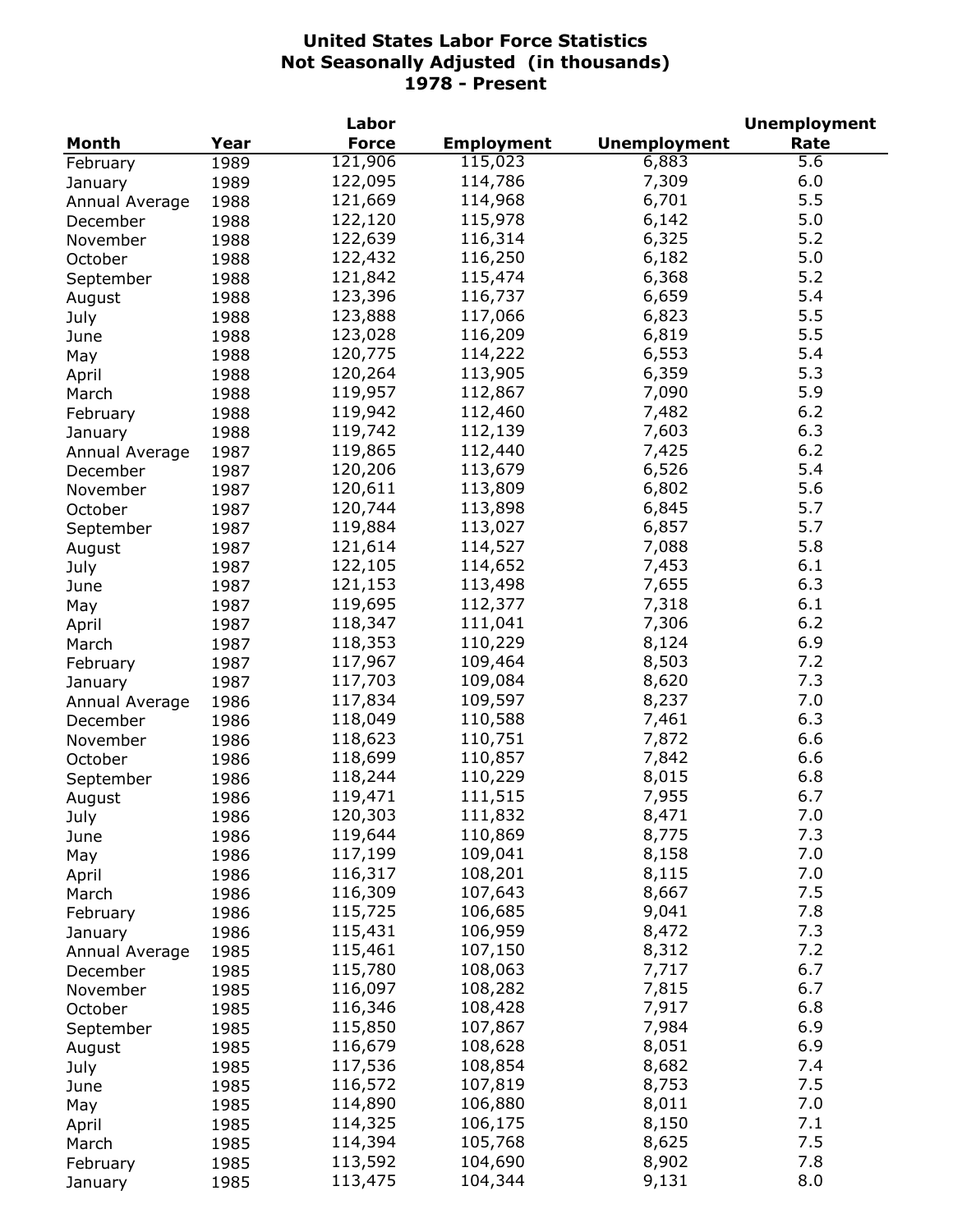|                            |      | Labor        |                   |                     | <b>Unemployment</b> |
|----------------------------|------|--------------|-------------------|---------------------|---------------------|
| Month                      | Year | <b>Force</b> | <b>Employment</b> | <b>Unemployment</b> | Rate                |
| Annual Average             | 1984 | 113,544      | 105,005           | 8,539               | 7.5                 |
| December                   | 1984 | 114,028      | 106,049           | 7,978               | 7.0                 |
| November                   | 1984 | 114,115      | 106,246           | 7,869               | 6.9                 |
| October                    | 1984 | 114,250      | 106,262           | 7,989               | 7.0                 |
| September                  | 1984 | 113,843      | 105,792           | 8,051               | 7.1                 |
| August                     | 1984 | 115,076      | 106,694           | 8,382               | 7.3                 |
| July                       | 1984 | 116,198      | 107,484           | 8,714               | 7.5                 |
| June                       | 1984 | 115,393      | 106,812           | 8,582               | 7.4                 |
| May                        | 1984 | 113,251      | 105,096           | 8,154               | 7.2                 |
| April                      | 1984 | 112,152      | 103,628           | 8,525               | 7.6                 |
| March                      | 1984 | 111,828      | 102,770           | 9,057               | 8.1                 |
| February                   | 1984 | 111,368      | 101,961           | 9,407               | 8.4                 |
| January                    | 1984 | 111,025      | 101,270           | 9,755               | 8.8                 |
| Annual Average             | 1983 | 111,550      | 100,834           | 10,717              | 9.6                 |
| December                   | 1983 | 111,795      | 102,803           | 8,992               | 8.0                 |
| November                   | 1983 | 112,147      | 103,018           | 9,129               | 8.1                 |
| October                    | 1983 | 112,042      | 102,659           | 9,383               | 8.4                 |
| September                  | 1983 | 112,197      | 102,366           | 9,830               | 8.8                 |
| August                     | 1983 | 113,578      | 103,167           | 10,411              | 9.2                 |
| July                       | 1983 | 113,980      | 103,273           | 10,707              | 9.4                 |
| June                       | 1983 | 113,383      | 101,813           | 11,570              | 10.2                |
| May                        | 1983 | 110,308      | 99,543            | 10,765              | 9.8                 |
|                            | 1983 | 109,875      | 98,840            | 11,035              | 10.0                |
| April<br>March             | 1983 | 109,873      | 97,994            | 11,879              | 10.8                |
|                            | 1983 | 109,647      | 97,265            | 12,382              | 11.3                |
| February<br>January        | 1983 | 109,779      | 97,262            | 12,517              | 11.4                |
|                            | 1982 | 110,204      | 99,526            | 10,678              | 9.7                 |
| Annual Average<br>December | 1982 | 110,477      | 98,849            | 11,628              | 10.5                |
| November                   | 1982 | 110,855      | 99,379            | 11,476              | 10.4                |
| October                    | 1982 | 110,767      | 99,825            | 10,942              | 9.9                 |
| September                  | 1982 | 110,546      | 99,851            | 10,695              | 9.7                 |
| August                     | 1982 | 111,887      | 101,177           | 10,710              | 9.6                 |
| July                       | 1982 | 112,526      | 101,490           | 11,036              | 9.8                 |
| June                       | 1982 | 111,569      | 100,683           | 10,886              | 9.8                 |
| May                        | 1982 | 109,914      | 99,957            | 9,957               | 9.1                 |
| April                      | 1982 | 108,814      | 98,858            | 9,957               | 9.2                 |
| March                      | 1982 | 108,761      | 98,471            | 10,290              | 9.5                 |
| February                   | 1982 | 108,324      | 97,946            | 10,378              | 9.6                 |
| January                    | 1982 | 108,014      | 97,831            | 10,183              | 9.4                 |
| Annual Average             | 1981 | 108,670      | 100,397           | 8,273               | 7.6                 |
| December                   | 1981 | 108,574      | 99,562            | 9,013               | 8.3                 |
| November                   | 1981 | 109,179      | 100,502           | 8,676               | 7.9                 |
| October                    | 1981 | 109,244      | 101,028           | 8,216               | 7.5                 |
| September                  | 1981 | 108,273      | 100,389           | 7,884               | 7.3                 |
| August                     | 1981 | 110,099      | 102,152           | 7,947               | 7.2                 |
| July                       | 1981 | 110,742      | 102,612           | 8,130               | 7.3                 |
| June                       | 1981 | 109,904      | 101,419           | 8,485               | 7.7                 |
| May                        | 1981 | 108,586      | 100,855           | 7,731               | 7.1                 |
| April                      | 1981 | 107,906      | 100,345           | 7,561               | 7.0                 |
| March                      | 1981 | 107,634      | 99,364            | 8,271               | 7.7                 |
| February                   | 1981 | 107,015      | 98,401            | 8,614               | 8.0                 |
| January                    | 1981 | 106,885      | 98,139            | 8,746               | 8.2                 |
| Annual Average             | 1980 | 106,940      | 99,303            | 7,637               | 7.1                 |
| December                   | 1980 | 107,009      | 99,579            | 7,430               | 6.9                 |